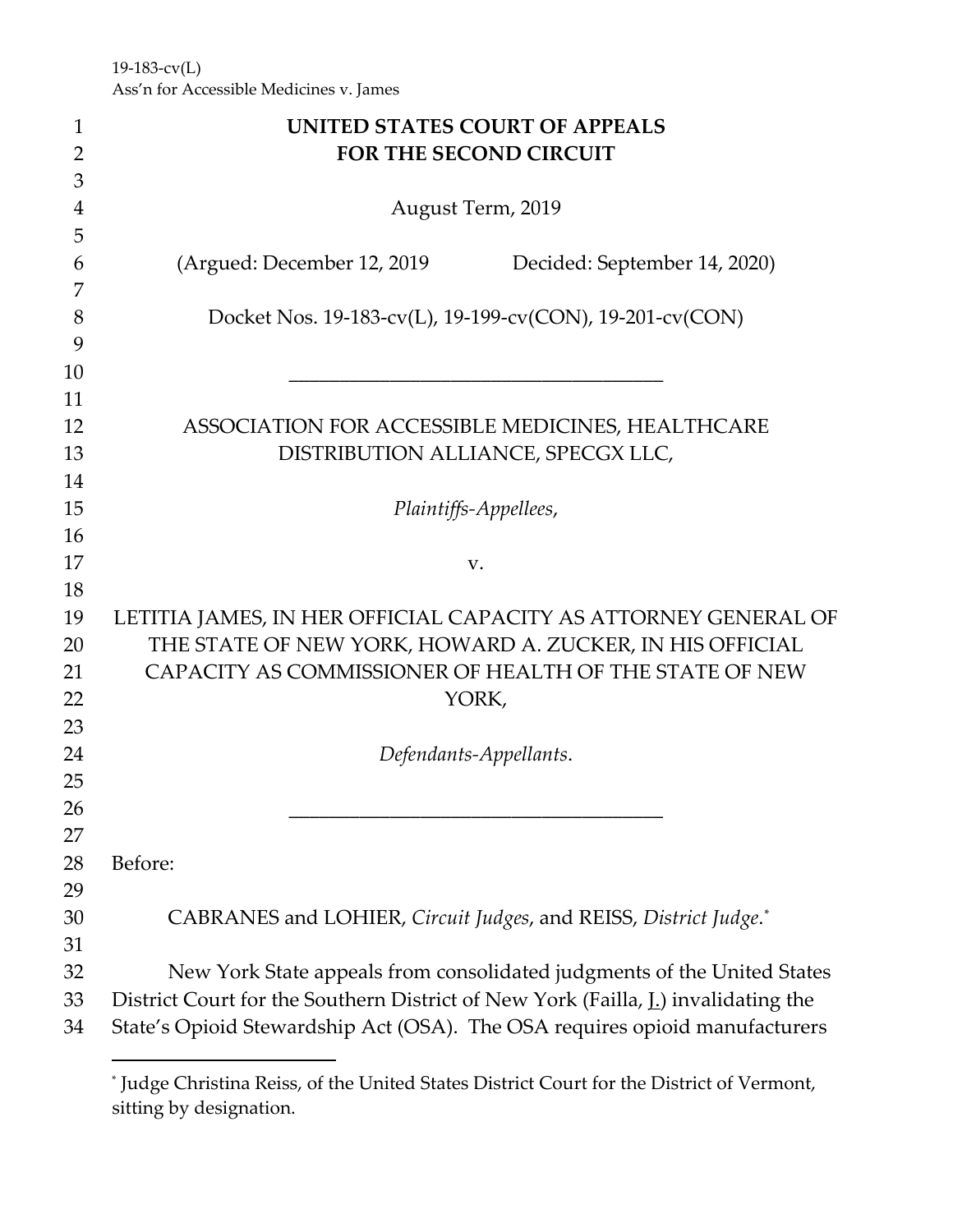| $\mathbf{1}$ | and distributors to make an annual payment to fund statewide opioid-related        |
|--------------|------------------------------------------------------------------------------------|
| 2            | services but prohibits them from passing the costs of those payments through to    |
| 3            | their customers. The District Court concluded that this "pass-through"             |
| 4            | prohibition violated the dormant Commerce Clause. After determining that the       |
| 5            | prohibition was inseverable from the rest of the OSA, the District Court           |
| 6            | invalidated the statute in its entirety. On appeal, New York does not challenge    |
| 7            | the invalidation of the pass-through prohibition. It asks us only to reinstate the |
| $8\,$        | OSA's opioid stewardship payment as well as the statute's other remaining          |
| 9            | provisions. We conclude that the payment is a tax within the meaning of the Tax    |
| 10           | Injunction Act (TIA), 28 U.S.C. § 1341, and that the District Court should have    |
| 11           | dismissed the plaintiffs' challenges to the payment under the TIA for lack of      |
| 12           | jurisdiction. We therefore REVERSE the judgments, except insofar as they relate    |
| 13           | to the pass-through prohibition, which is not before us.                           |
| 14           |                                                                                    |
| 15           | JAY P. LEFKOWITZ, Kirkland & Ellis LLP, New York, NY                               |
| 16           | (Matthew D. Rowen, Kirkland & Ellis LLP, Washington,                               |
| 17           | DC, on the brief), for Plaintiff-Appellee Association for                          |
| 18           | Accessible Medicines.                                                              |
| 19           |                                                                                    |
| 20           | MICHAEL B. KIMBERLY, McDermott Will & Emery LLP,                                   |
| 21           | Washington, DC (M. Miller Baker, Sarah P. Hogarth,                                 |
| 22           | Eric Hageman, McDermott Will & Emery LLP,                                          |
| 23           | Washington, DC, Andrew B. Kratenstein, M. Elias                                    |
| 24           | Berman, McDermott Will & Emery LLP, New York, NY,                                  |
| 25           | on the brief), for Plaintiff-Appellee Healthcare Distribution                      |
| 26           | Alliance                                                                           |
| 27           |                                                                                    |
| 28           | Douglas H. Hallward-Driemeier, Ropes & Gray LLP,                                   |
| 29           | Washington, DC, Erin R. Macgowan, Ropes & Gray                                     |
| 30           | LLP, Boston, MA, for Plaintiff-Appellee SpecGx LLC.                                |
| 31           |                                                                                    |
| 32           | STEVEN C. WU, Deputy Solicitor General (Barbara D.                                 |
| 33           | Underwood, Solicitor General, Caroline A. Olsen,                                   |
| 34           | Assistant Solicitor General, on the brief), for Letitia James,                     |
| 35           | Attorney General for the State of New York, New York,                              |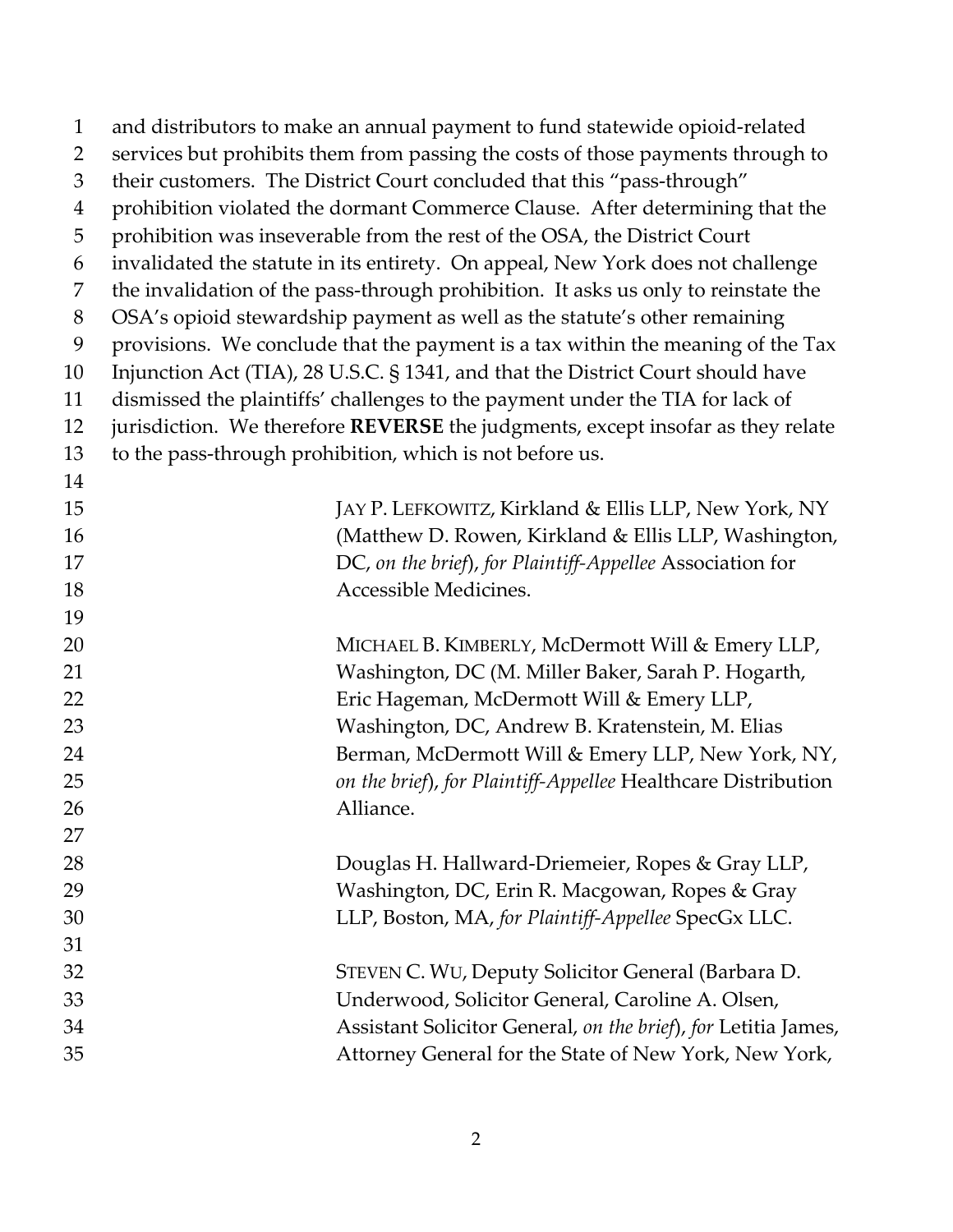NY, *for Defendants-Appellants* Letitia James and Howard 2 A. Zucker.

LOHIER, *Circuit Judge*:

 To address the substantial costs imposed by the national opioid public health crisis as it struck New York, the New York State Legislature enacted the 7 Opioid Stewardship Act (OSA). See 2018 N.Y. Sess. Laws, ch. 57, pt. NN (codified at N.Y. Pub. Health Law § 3323 and N.Y. State Fin. Law § 97-aaaaa). Part of the Act requires opioid manufacturers and distributors to pay an annual "opioid stewardship payment." The proceeds must be used to support statewide programs that provide opioid treatment, recovery, prevention, and education services. Another part of the Act, known as the "pass-through prohibition," bars manufacturers and distributors of opioids from passing the costs of the opioid stewardship payment through to their customers. Healthcare Distribution Alliance (HDA) and Association for Accessible Medicines (AAM) are trade associations that represent manufacturers and distributors of pharmaceutical products, including opioids, while SpecGx develops, manufactures, and sells opioids. The three plaintiffs filed separate actions challenging the OSA and seeking declaratory and injunctive relief against

the New York Attorney General and the New York Commissioner of Health in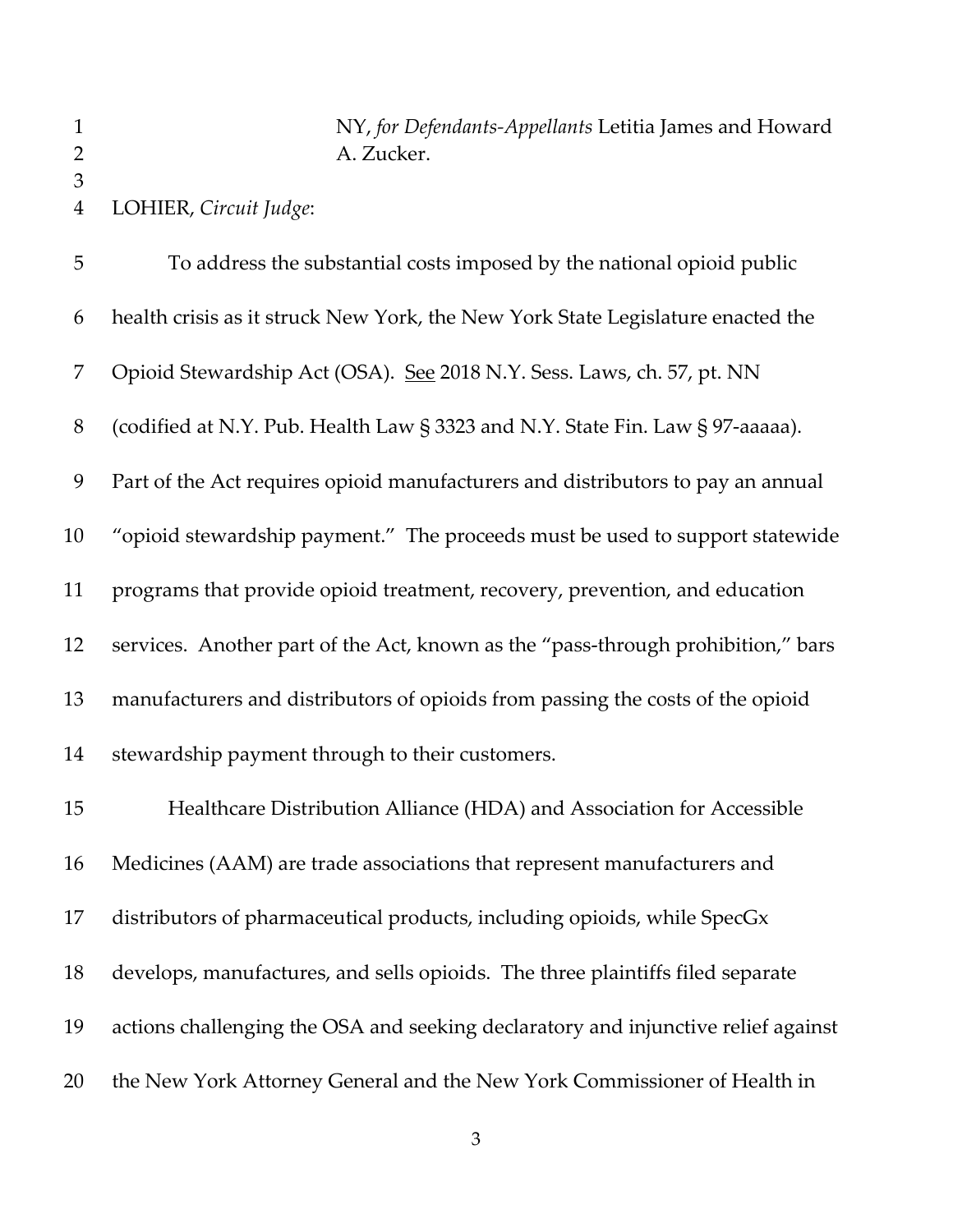| $\mathbf{1}$   | their official capacities (collectively "New York"). In a consolidated decision, the    |
|----------------|-----------------------------------------------------------------------------------------|
| $\overline{2}$ | United States District Court for the Southern District of New York (Failla, <u>I.</u> ) |
| 3              | concluded that the OSA's pass-through prohibition violated the dormant                  |
| $\overline{4}$ | Commerce Clause. After determining that the prohibition was not severable               |
| 5              | from the rest of the Act, the District Court invalidated the Act in its entirety.       |
| 6              | The New York State Legislature subsequently amended the OSA so that its                 |
| 7              | provisions expired in December 2018. See 2019 N.Y. Sess. Laws ch. 59, pt. XX,           |
| 8              | § 5. It then enacted a new payment mandate, effective July 2019, that does not          |
| 9              | include a pass-through prohibition. See 2019 N.Y. Sess. Laws ch. 59, pt. XX             |
| 10             | (codified at N.Y. Tax Law §§ 497-99) (the "2019 Act"). In light of this legislative     |
| 11             | development, the State has elected not to seek reversal of the District Court's         |
| 12             | invalidation of the pass-through prohibition. On appeal, therefore, New York            |
| 13             | asks us only to reverse the District Court's invalidation of the remainder of the       |
| 14             | Act, including the opioid stewardship payment requirement. We conclude that             |
| 15             | the payment is a tax within the meaning of the Tax Injunction Act (TIA), 28             |
| 16             | U.S.C. § 1341, thus depriving the District Court of subject matter jurisdiction to      |
| 17             | adjudicate the plaintiffs' challenges to the payment. We therefore REVERSE the          |
| 18             | judgment of the District Court insofar as it invalidated the stewardship payment        |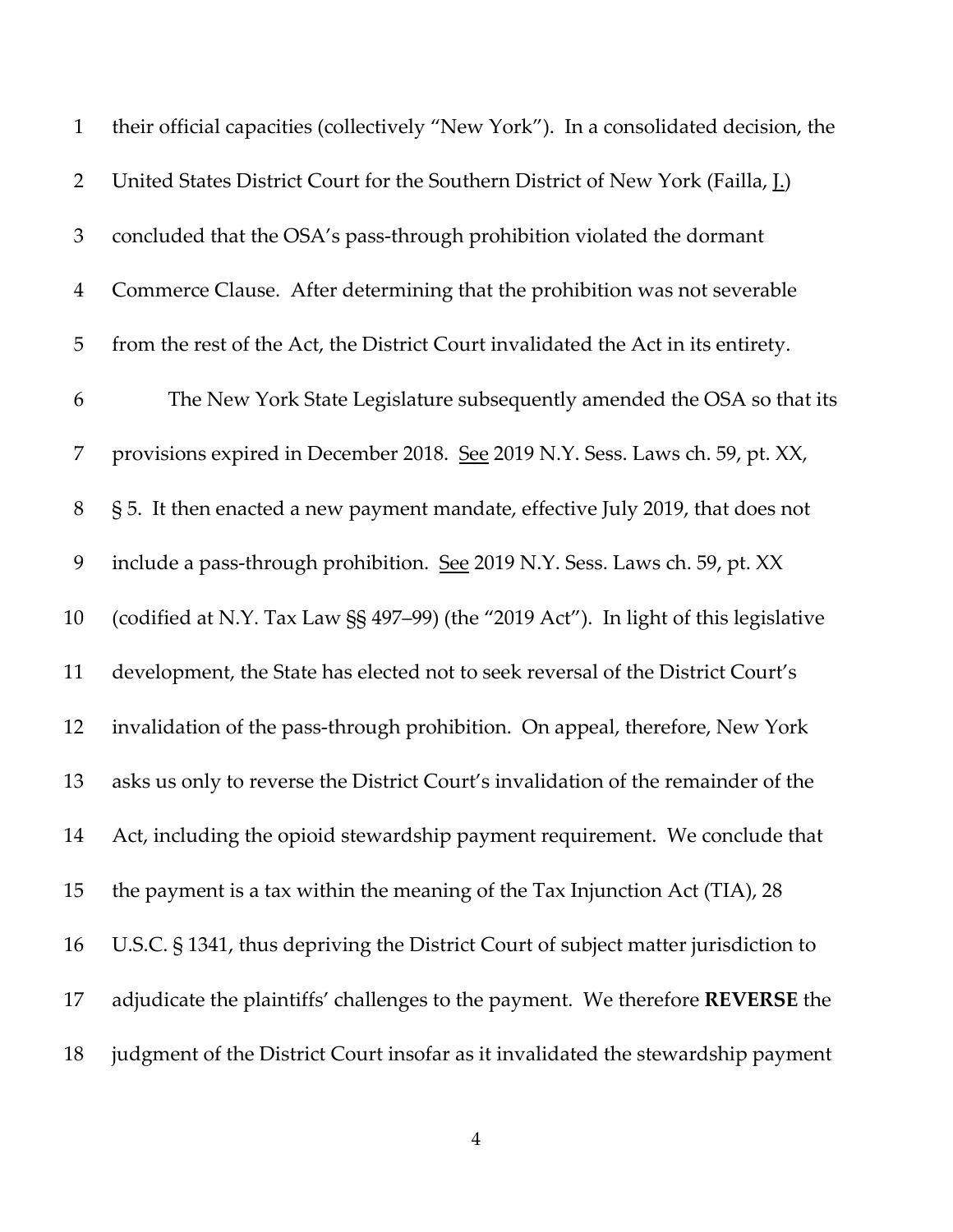| $\mathbf{1}$   | and the remainder of the Act, with the exception of the pass-through prohibition,          |
|----------------|--------------------------------------------------------------------------------------------|
| $\overline{2}$ | the legality of which is not before us on appeal.                                          |
| 3              | <b>BACKGROUND</b>                                                                          |
| $\overline{4}$ | Opioids are a class of drugs that include prescription pain relievers,                     |
| 5              | synthetic opioids like fentanyl, and heroin. While prescription opioid                     |
| 6              | medications can treat and manage pain when properly prescribed by a physician,             |
| 7              | they also pose serious risks of addiction and abuse. Starting in 1999, the United          |
| 8              | States experienced a rapid rise in prescription opioid overdose deaths, followed           |
| 9              | by spikes in heroin and synthetic opioid overdose deaths. The death toll was               |
| 10             | accompanied by steep economic costs estimated to total \$78.5 billion each year.           |
| 11             | In 2017 the United States Department of Health and Human Services declared                 |
| 12             | the opioid epidemic a nationwide public health emergency. <sup>1</sup> That same year, the |
| 13             | New York State Department of Health reported that the rate of overdose deaths              |

<span id="page-4-0"></span><sup>&</sup>lt;sup>1</sup> These background facts about opioids and the national opioid epidemic are taken from the Centers for Disease Control and Prevention, the National Institute on Drug Abuse, and the Department of Health and Human Services. See Ctrs. for Disease Control and Prevention, Opioid Basics, https://www.cdc.gov/drugoverdose/opioids (last updated Mar. 19, 2020); Nat'l Inst. on Drug Abuse, Opioid Overdose Crisis, https://www.drugabuse.gov/drug-topics/opioids/opioid-overdose-crisis (last updated May 27, 2020); U.S. Dep't of Health and Human Servs., What is the U.S. Opioid Epidemic?, https://www.hhs.gov/opioids/about-the-epidemic (last updated Sept. 4, 2019); <u>see also</u> Fed. R. Evid. 201(b)(2).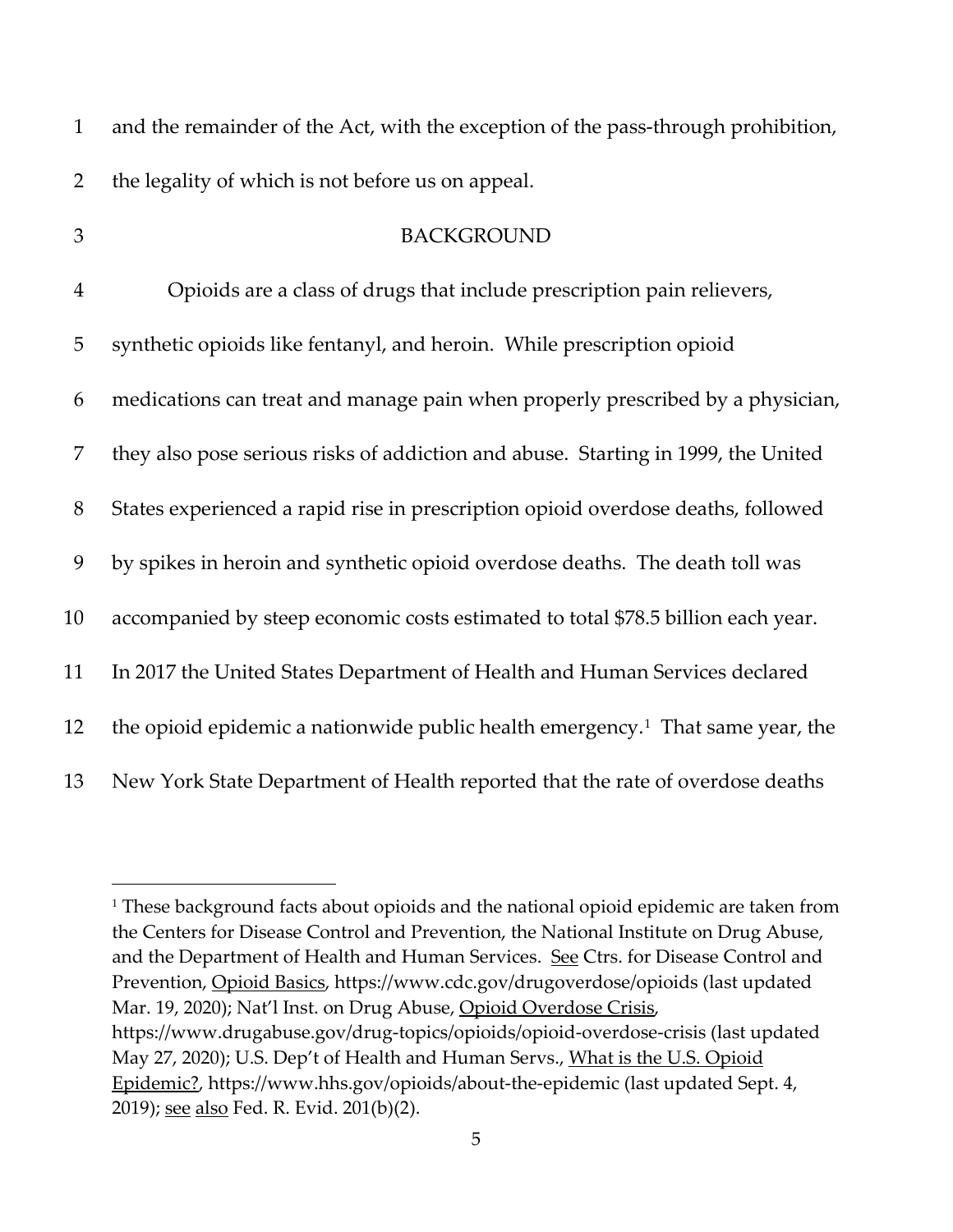| $\mathbf{1}$   | involving opioids in New York had doubled between 2010 and 2015. <sup>2</sup> The               |
|----------------|-------------------------------------------------------------------------------------------------|
| $\overline{2}$ | associated financial cost to New York of addressing the opioid crisis was over                  |
| $\mathfrak 3$  | \$200 million in 2017 alone - a twofold increase from the amount spent in 2011.                 |
| $\overline{4}$ | The New York State Legislature enacted the OSA to raise \$600 million over                      |
| 5              | six years to address the costs of dealing with the crisis. See N.Y. Pub. Health                 |
| 6              | Law § 3323(3); N.Y. State Fin. Law § 97-aaaaa(4); 2018 N.Y. Sess. Laws, ch. 57, pt.             |
| 7              | NN, § 5. The OSA thus imposes an annual fixed \$100 million "opioid                             |
| $8\,$          | stewardship payment" collectively on all licensed opioid manufacturers and                      |
| 9              | distributors that sell or distribute opioids in the State ("licensees"). N.Y. Pub.              |
| 10             | Health Law $\S 3323(2)$ -(3). Each licensee is responsible for paying a portion of the          |
| 11             | \$100 million total based on its market share of opioid sales in New York. Id.                  |
| 12             | § 3323(5). The Department of Health, which collects the funds, annually                         |
| 13             | calculates the amount of each licensee's payment based on reported opioid sales                 |
| 14             | from the previous year. $\underline{Id}$ . § 3323(4)-(6). Based on 2017 reports, the Department |
| 15             | determined that 97 licensees owed stewardship payments in 2018. <sup>3</sup>                    |

<span id="page-5-1"></span><span id="page-5-0"></span><sup>&</sup>lt;sup>2</sup> N.Y. State Dep't of Health, Opioid Annual Report 8 (Oct. 2017), available at https://health.ny.gov/statistics/opioid/data/pdf/nys\_opioid\_annual\_report\_2017.pdf (last visited June 26, 2020); see Fed. R. Evid. 201(b)(2).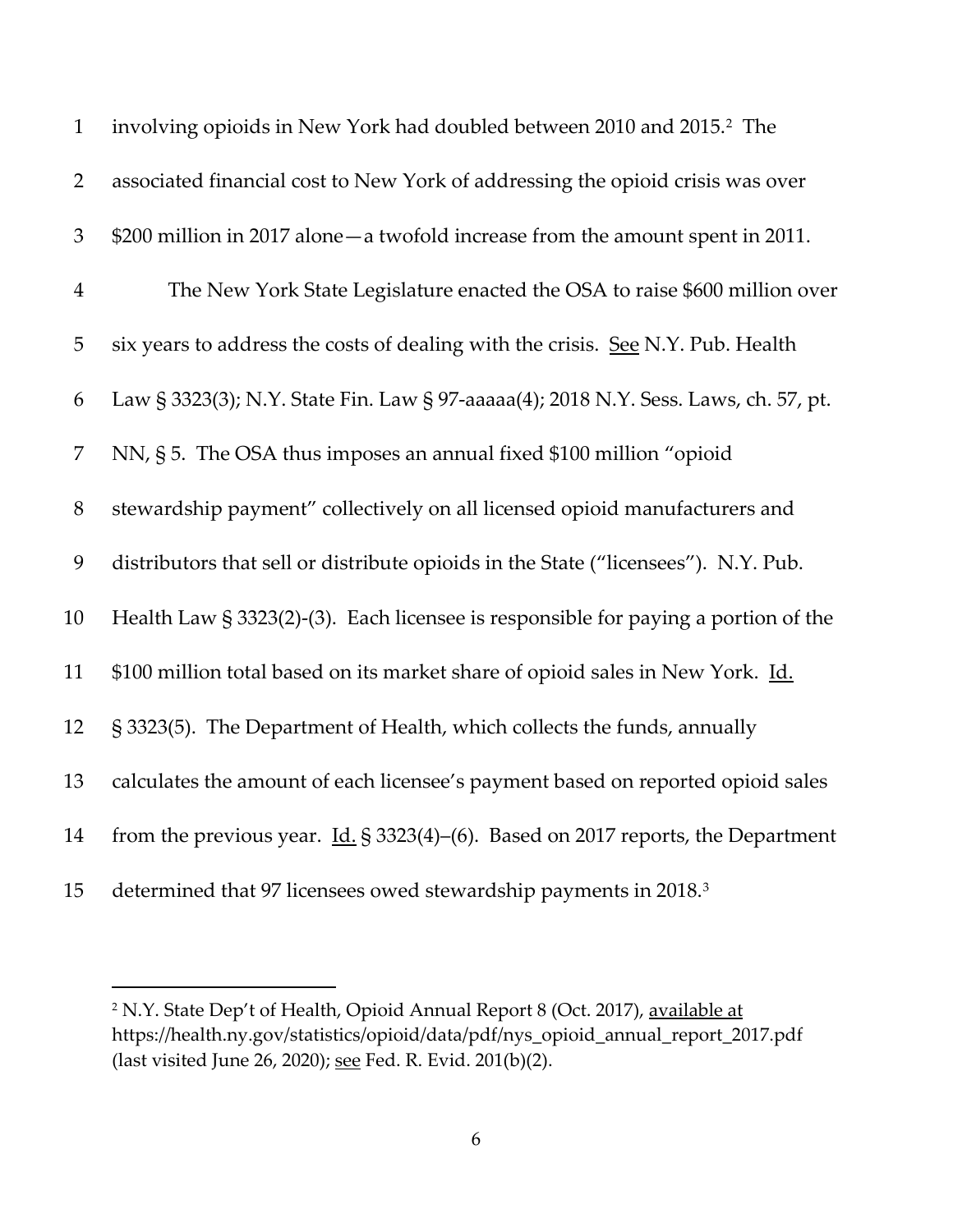| $\mathbf{1}$   | The revenues from the opioid stewardship payments are deposited into            |
|----------------|---------------------------------------------------------------------------------|
| $\overline{2}$ | the "opioid stewardship fund," a special revenue fund established in the joint  |
| 3              | custody of the State Comptroller and the Commissioner of Taxation and Finance.  |
| $\overline{4}$ | Id. § 3323(2); N.Y. State Fin. Law § 97-aaaaa(1). New York law requires that    |
| 5              | "[m]oneys in [the] opioid stewardship fund shall be kept separate and shall not |
| 6              | be commingled with" New York State's general fund or "any other moneys" in      |
| 7              | the custody of the Comptroller or the Commissioner. N.Y. State Fin. Law § 97-   |
| $8\,$          | aaaaa(2). New York law also strictly limits how money in the sequestered fund   |
| 9              | can be used. It may only support programs sanctioned by the State Office of     |
| 10             | Alcoholism and Substance Abuse Services (OASAS) <sup>4</sup> to "provide opioid |
| 11             | treatment, recovery and prevention and education services," and to "provide     |
| 12             | support for the prescription monitoring program registry" that doctors must     |
| 13             | consult before prescribing opioids and certain other controlled substances. See |
| 14             | id. § 97-aaaaa(4); N.Y. Pub. Health Law § 3343-a(2); see also id. § 3306.       |

<sup>&</sup>lt;sup>3</sup> The 2019 Act amended the OSA to provide that the OSA will apply only to opioid sales on or before December 31, 2018. 2019 N.Y. Sess. Laws ch. 59, pt. XX, § 5. Sales after that date are subject to the new assessment.  $\underline{\text{Id}}$ , § 6.

<span id="page-6-0"></span>In 2019 OASAS changed its name to the Office of Addiction Services and Supports.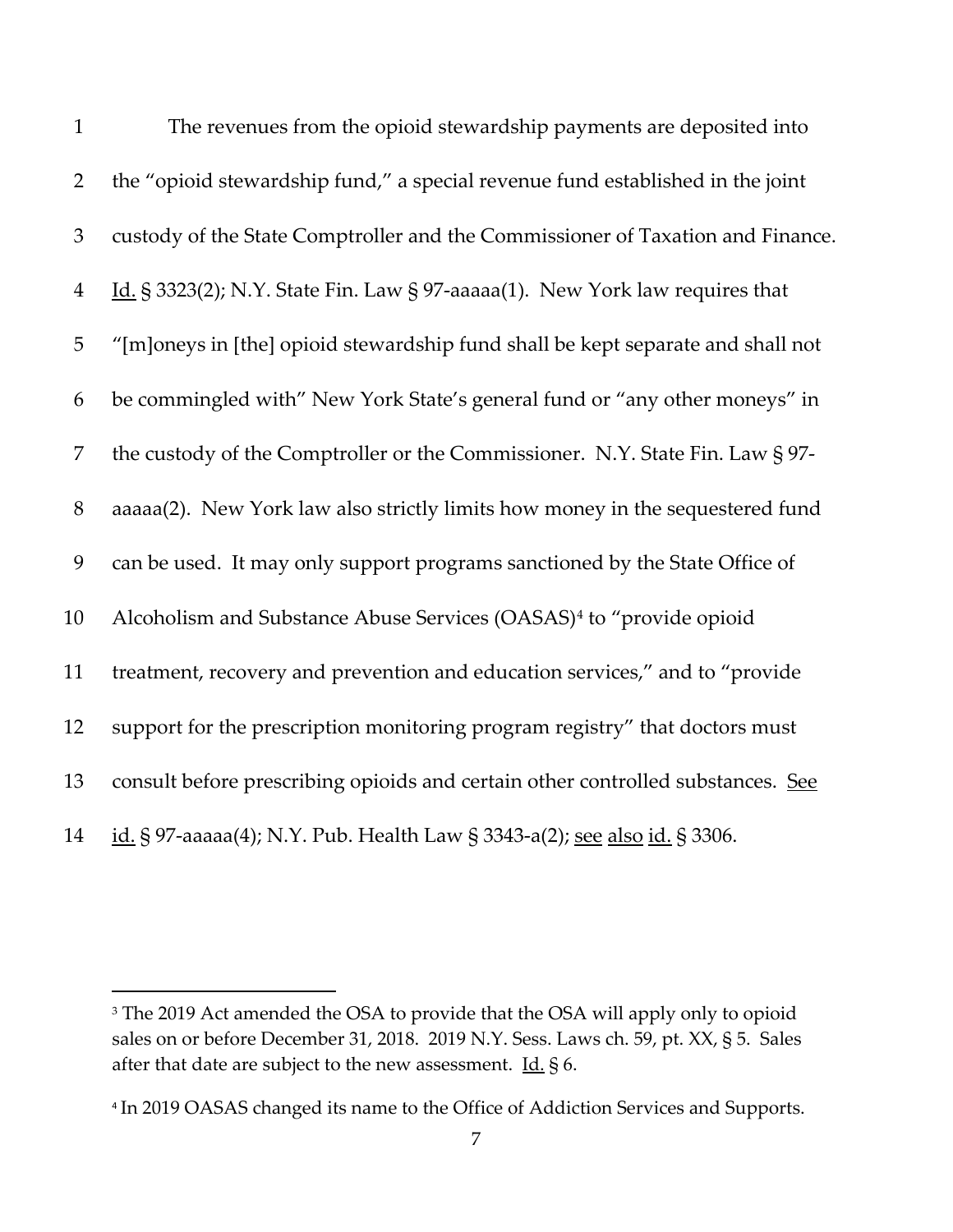| $\mathbf{1}$   | The OSA contains two other provisions of significance to our resolution of                        |
|----------------|---------------------------------------------------------------------------------------------------|
| $\overline{2}$ | this appeal. First, it has a "pass-through prohibition" that bars licensees from                  |
| 3              | passing the costs of their opioid stewardship payments on to purchasers,                          |
| $\overline{4}$ | including the ultimate consumers of opioids. $\underline{Id}$ . § 3323(2). Licensees that violate |
| 5              | the Act's pass-through prohibition are subject to a penalty of up to \$1 million for              |
| 6              | each violation. $\underline{Id}$ . § 3323(10)(c). Second, the Legislature added a severability    |
| 7              | clause, which provides that the invalidation of any part of the Act will not                      |
| $8\,$          | "affect, impair, or invalidate" the remainder of the Act. 2018 N.Y. Sess. Laws,                   |
| 9              | ch. 57, pt. NN, § 4 ("If any section of this act shall be adjudged by any court                   |
| 10             | to be invalid, such judgment shall not affect, impair, or invalidate the                          |
| 11             | remainder thereof, but shall be confined in its operation to the section directly                 |
| 12             | involved in the controversy in which such judgment shall have been rendered. It                   |
| 13             | is hereby declared to be the intent of the legislature that this act would have been              |
| 14             | enacted even if such invalid provisions had not been included herein.").                          |
| 15             | HDA and SpecGx challenged both the opioid stewardship payment and                                 |
| 16             | the pass-through prohibition, while AAM challenged only the pass-through                          |
| 17             | prohibition. As relevant here, the plaintiffs argued that the pass-through                        |
| 18             | prohibition violates the dormant Commerce Clause. HDA moved for summary                           |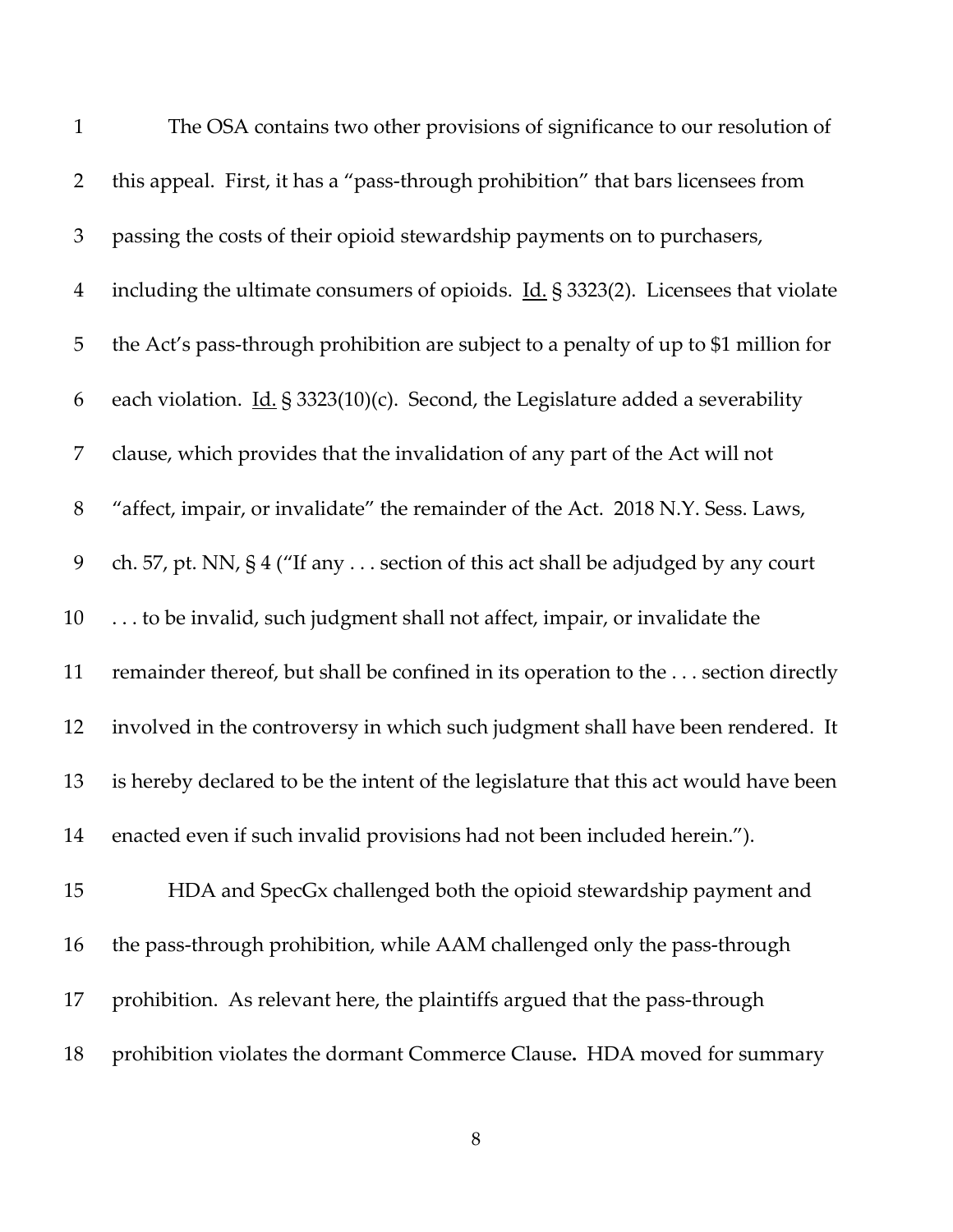| $\mathbf{1}$   | judgment of its claims, while AAM and SpecGx both moved for preliminary               |
|----------------|---------------------------------------------------------------------------------------|
| $\overline{2}$ | injunctions. New York moved to dismiss each case on jurisdictional grounds,           |
| $\mathfrak{Z}$ | arguing, as relevant here, that the TIA, 28 U.S.C. § 1341, barred the District Court  |
| $\overline{4}$ | from hearing the plaintiffs' claims because the opioid stewardship payment is a       |
| 5              | tax. New York also defended both the stewardship payment and the pass-                |
| 6              | through prohibition on the merits.                                                    |
| 7              | In a consolidated Opinion and Order, the District Court denied New                    |
| $8\,$          | York's motions to dismiss, granted HDA's motion for summary judgment, and             |
| 9              | granted AAM's and SpecGx's motions for preliminary injunctions. The District          |
| 10             | Court concluded that the TIA did not apply to plaintiffs' claims because neither      |
| 11             | the opioid stewardship payment nor the pass-through prohibition is a tax that         |
| 12             | triggers the TIA. The District Court also concluded that the separate pass-           |
| 13             | through prohibition violates the dormant Commerce Clause. Relying on the              |
| 14             | legislative history rather than the text of the OSA, the District Court held that the |
| 15             | stewardship payment requirement could not survive without the pass-through            |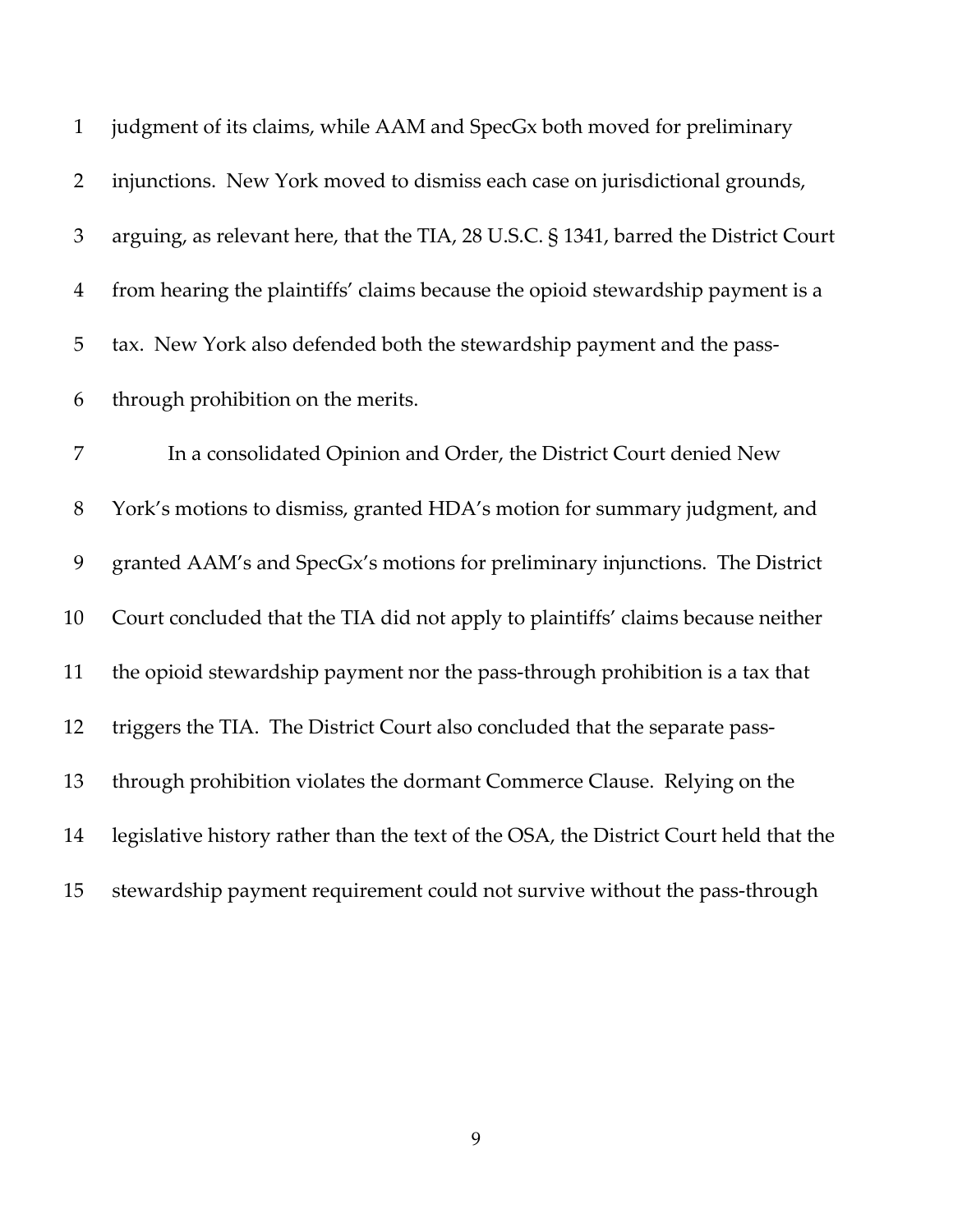| $\mathbf{1}$   | prohibition. Accordingly, the District Court declared the OSA invalid in its     |
|----------------|----------------------------------------------------------------------------------|
| $\overline{2}$ | entirety and enjoined its enforcement. <sup>5</sup>                              |
| 3              | This appeal followed.                                                            |
| $\overline{4}$ | <b>DISCUSSION</b>                                                                |
| 5              | On appeal, New York asks us to reverse the District Court's invalidation of      |
| 6              | the OSA, including the opioid stewardship payment, but it no longer defends the  |
| 7              | pass-through prohibition. The validity of the pass-through prohibition thus is   |
| $8\,$          | not before us on appeal. The only remaining issue is whether the District Court  |
| 9              | lacked jurisdiction to invalidate or enjoin the State's collection of the opioid |
| 10             | stewardship payment because the payment is a tax within the meaning of the       |
| 11             | TIA, as opposed to a regulatory fee or a punitive fine. We conclude that it is a |
| 12             | tax and that the District Court should have dismissed the challenges to the      |
| 13             | payment requirement for lack of subject matter jurisdiction. Because New York    |
| 14             | does not challenge the District Court's invalidation of the pass-through         |

<span id="page-9-0"></span><sup>&</sup>lt;sup>5</sup> The District Court entered various orders and judgments from which New York appeals: a December 19, 2018 Opinion and Order denying New York's motion to dismiss, granting HDA's motion for summary judgment, and granting AAM's and SpecGx's motions for preliminary injunctive relief; a December 19, 2018 Judgment to the same effect; a December 21, 2018 Amended Judgment entered at HDA's request, expressly stating the declaratory and permanent injunctive relief granted to HDA; and a January 2, 2019 Order Granting Injunction entered at AAM and SpecGx's request. The AAM and SpecGx actions are stayed pending this appeal.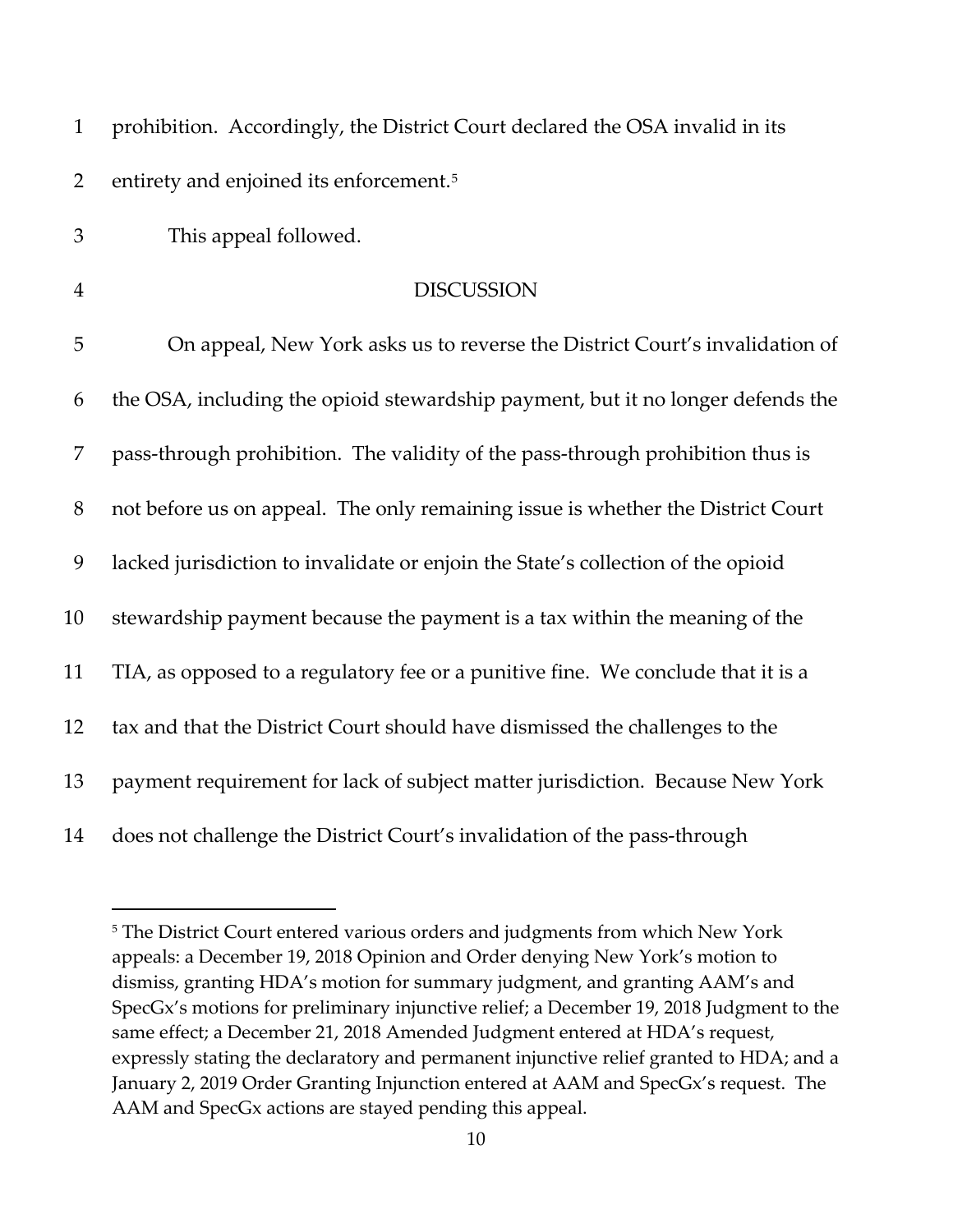prohibition, we need not and do not address whether the prohibition is severable.

 $3 \qquad \qquad \blacksquare$ 

| $\overline{4}$ | The TIA provides that "[t]he district courts shall not enjoin, suspend or             |
|----------------|---------------------------------------------------------------------------------------|
| 5              | restrain the assessment, levy or collection of any tax under State law where a        |
| 6              | plain, speedy and efficient remedy may be had in the courts of such State." 28        |
| 7              | U.S.C. § 1341. It "prohibits declaratory as well as injunctive relief." California v. |
| $8\,$          | Grace Brethren Church, 457 U.S. 393, 411 (1982). The statute "has its roots in        |
| 9              | equity practice, in principles of federalism, and in recognition of the imperative    |
| 10             | need of a State to administer its own fiscal operations." Franchise Tax Bd. v.        |
| 11             | Alcan Aluminium Ltd., 493 U.S. 331, 338 (1990) (quotation marks omitted).             |
| 12             | Congress intended the TIA "first and foremost [as] a vehicle to limit drastically     |
| 13             | federal district court jurisdiction to interfere with so important a local concern as |
| 14             | the collection of taxes." Id. (quotation marks omitted).                              |
| 15             | "Two conditions must be satisfied to invoke the protection of the TIA: first,         |
| 16             | the surcharges must constitute 'taxes,' and second, the state remedies available to   |
| 17             | plaintiffs must be 'plain, speedy and efficient.'" Travelers Ins. Co. v. Cuomo, 14    |
| 18             | F.3d 708, 713 (2d Cir. 1993) (footnote omitted), rev'd on other grounds sub nom.      |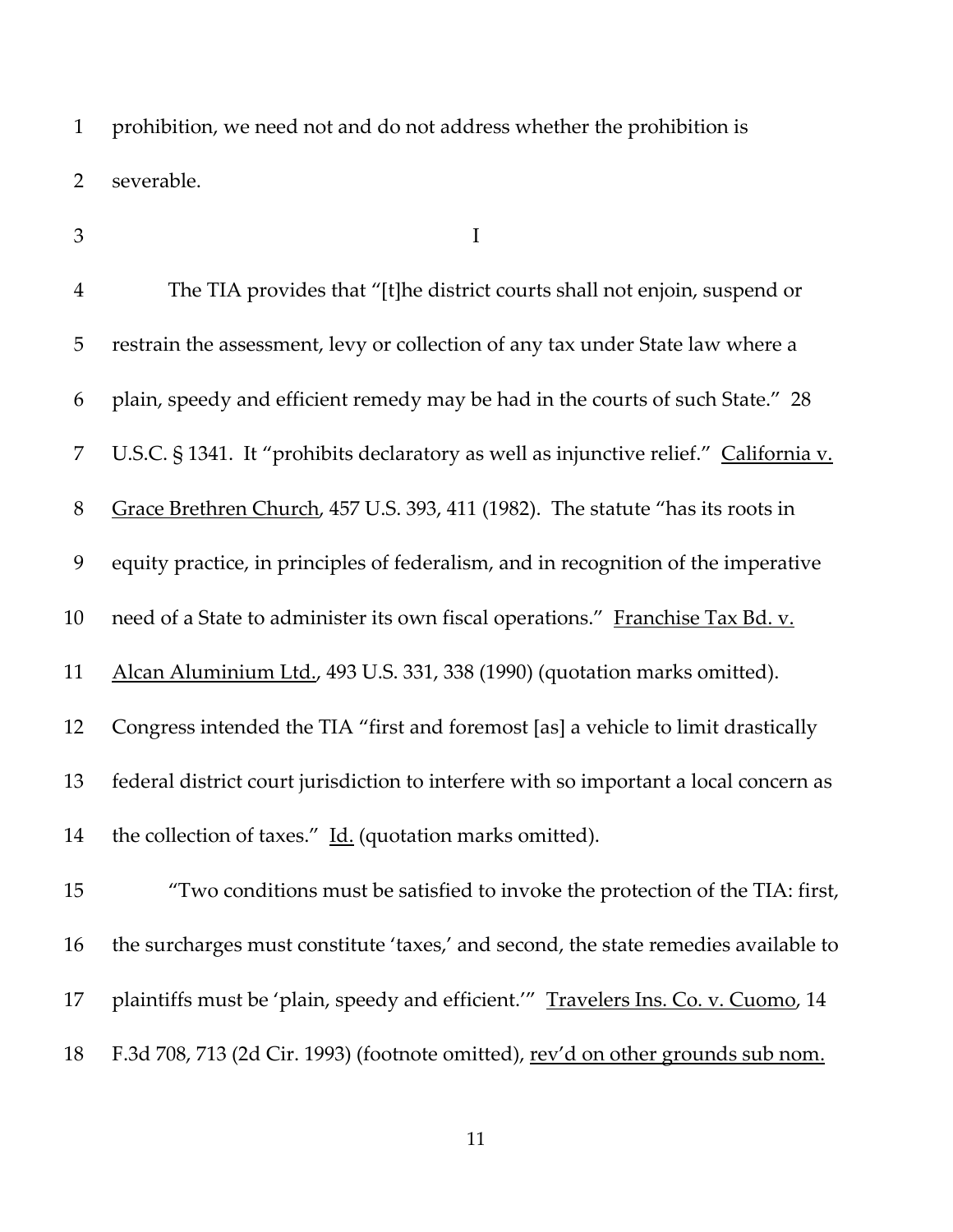| $\mathbf{1}$   | N.Y. State Conference of Blue Cross & Blue Shield Plans v. Travelers Ins. Co., 514            |
|----------------|-----------------------------------------------------------------------------------------------|
| $\overline{2}$ | U.S. 645 (1995). The parties do not dispute the sufficiency of state remedies, and            |
| 3              | "[t]he Supreme Court has previously determined in other litigation related to the             |
| $\overline{4}$ | TIA that New York does provide 'plain, speedy and efficient' forums for                       |
| 5              | individuals to bring constitutional challenges to its tax laws." Abuzaid v.                   |
| 6              | Mattox, 726 F.3d 311, 316 (2d Cir. 2013) (citing Tully v. Griffin, Inc., 429 U.S. 68,         |
| 7              | 76–77 (1976)). So we turn immediately to whether the opioid stewardship                       |
| $8\,$          | payment is a "tax," <sup>6</sup> a question that we review <u>de novo</u> . See Luessenhop v. |
| 9              | Clinton County, 466 F.3d 259, 264 (2d Cir. 2006).                                             |
| 10             | $\mathbf{A}$                                                                                  |
| 11             | "Although there is no bright line between assessments that are taxes and                      |
| 12             | those that are not, most courts agree that [a]ssessments which are imposed                    |

13 primarily for revenue-raising purposes are 'taxes,' while levies assessed for

<span id="page-11-0"></span><sup>6</sup> The plaintiffs maintain that the TIA did not deprive the District Court of jurisdiction even if the stewardship payment is a tax because the District Court's invalidation of the stewardship payment requirement flowed entirely from its severability and constitutional analyses of the pass-through prohibition. But the TIA plainly bars federal courts from "enjoin[ing], suspend[ing] or restrain[ing] the assessment, levy or collection of any tax under State law" so long as state remedies are adequate. 28 U.S.C. § 1341. Thus, if the stewardship payment is a tax, then the District Court should have dismissed all of the plaintiffs' challenges to the opioid stewardship payment—including on severability grounds—because plaintiffs' claims are barred by the TIA.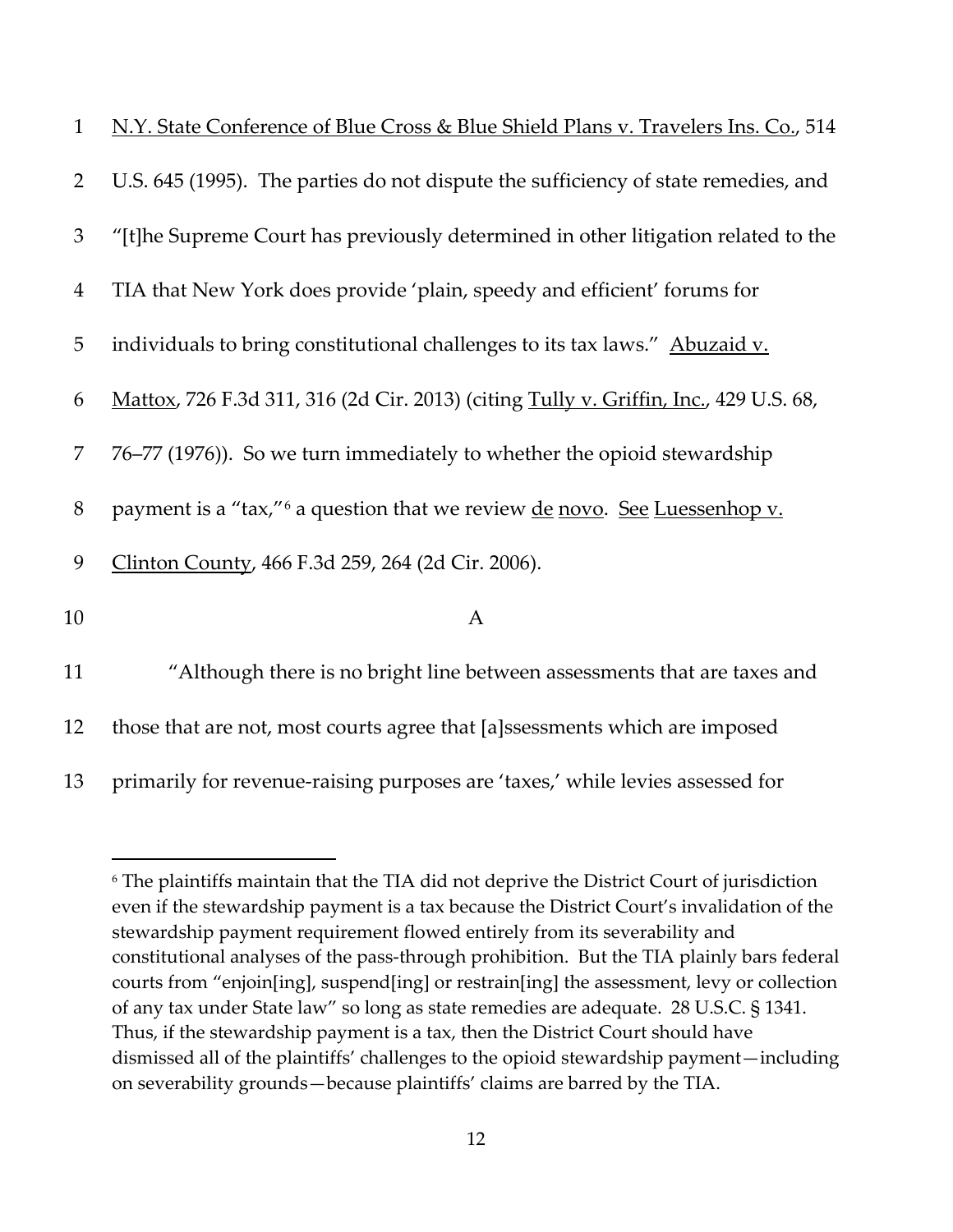| $\mathbf{1}$   | regulatory or punitive purposes, even though they may also raise revenues, are                                                          |
|----------------|-----------------------------------------------------------------------------------------------------------------------------------------|
| $\overline{2}$ | generally not 'taxes.'" Travelers, 14 F.3d at 713 (quotation marks omitted).                                                            |
| 3              | In San Juan Cellular Telephone Co. v. Public Service Commission, the First                                                              |
| $\overline{4}$ | Circuit devised a three-factor test, which we have cited with approval, for                                                             |
| 5              | distinguishing taxes from regulatory fees. <sup>7</sup> See 967 F.2d 683, 685 (1st Cir. 1992)                                           |
| 6              | (Breyer, C.J.); see also Entergy Nuclear Vt. Yankee, LLC v. Shumlin, 737 F.3d 228,                                                      |
| $\overline{7}$ | 232–33 (2d Cir. 2013) (citing San Juan Cellular with approval); Travelers, 14 F.3d                                                      |
| $8\,$          | at 713 (same). The three factors are: (1) the nature of the entity imposing the                                                         |
| 9              | assessment, (2) the population subject to the assessment, and (3) the ultimate                                                          |
| 10             | allocation or use of the revenues generated by the assessment. See Entergy, 737                                                         |
| 11             | F.3d at 232-33. To put these factors in context, the First Circuit helpfully                                                            |
| 12             | described "a spectrum with a paradigmatic tax at one end and a paradigmatic fee                                                         |
| 13             | at the other":                                                                                                                          |
| 14<br>15       | The classic "tax" is imposed by a legislature upon many, or all,<br>citizens. It raises money, contributed to a general fund, and spent |

- 16 for the benefit of the entire community.... The classic "regulatory
- <span id="page-12-0"></span>fee" is imposed by an agency upon those subject to its regulation. . . .

<sup>&</sup>lt;sup>7</sup> Several sister circuits have adopted the San Juan Cellular factors in analyzing whether an assessment is a tax within the meaning of the TIA. See Hill v. Kemp, 478 F.3d 1236, 1245–46 (10th Cir. 2007) (Gorsuch, J.); Hedgepeth v. Tennessee, 215 F.3d 608, 612 (6th Cir. 2000); Valero Terrestrial Corp. v. Caffrey, 205 F.3d 130, 134 (4th Cir. 2000); Home Builders Ass'n of Miss., Inc. v. City of Madison, 143 F.3d 1006, 1011 & n. 14–15 (5th Cir. 1998); Bidart Bros. v. Cal. Apple Comm'n, 73 F.3d 925, 931–33 (9th Cir. 1996).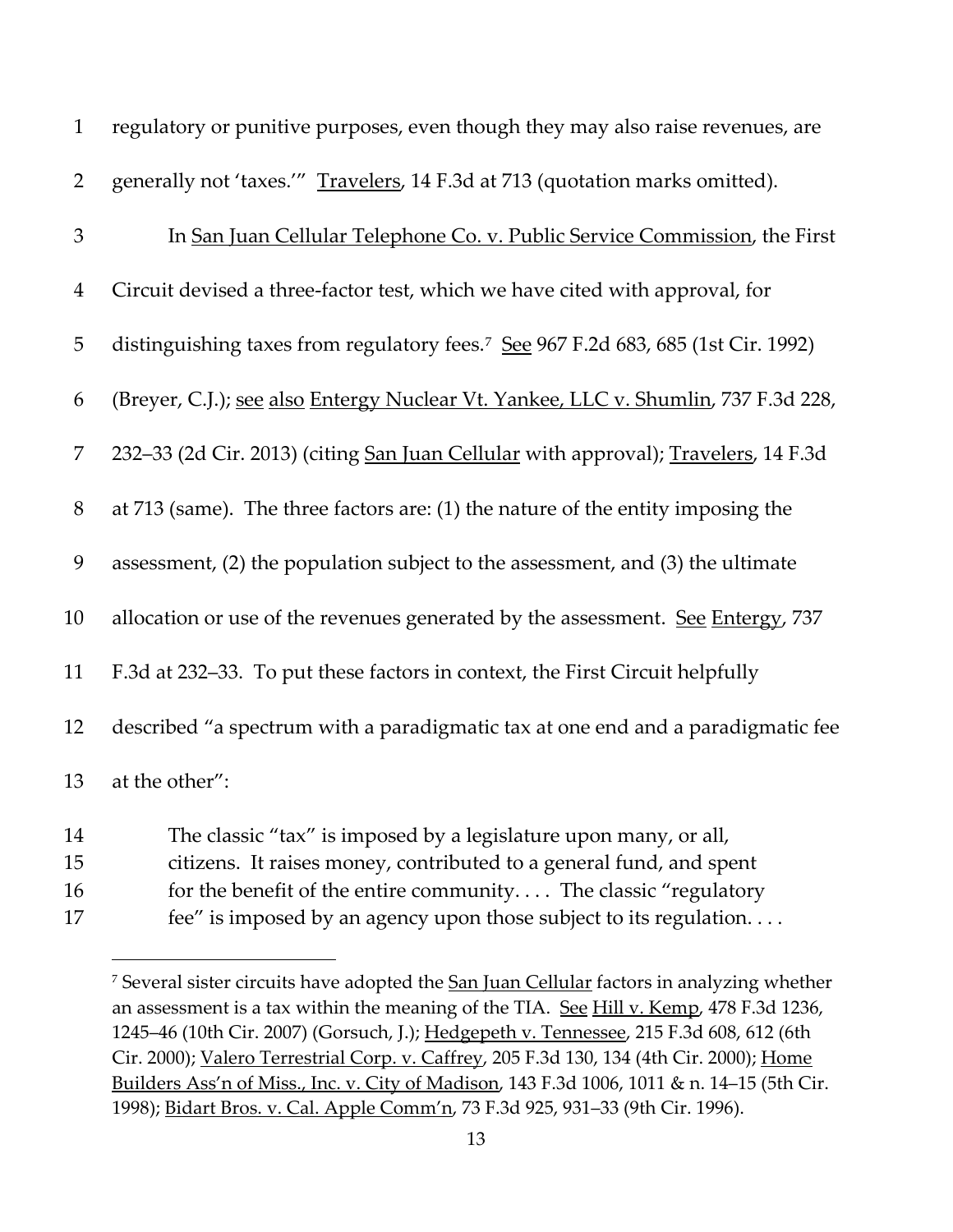| $\mathbf{1}$        | It may serve regulatory purposes directly by, for example,                          |
|---------------------|-------------------------------------------------------------------------------------|
| $\overline{2}$<br>3 | deliberately discouraging particular conduct by making it more                      |
|                     | expensive Or, it may serve such purposes indirectly by, for                         |
| $\boldsymbol{4}$    | example, raising money placed in a special fund to help defray the                  |
| 5                   | agency's regulation-related expenses.                                               |
| 6<br>7              | San Juan Cellular, 967 F.2d at 685.                                                 |
| $8\,$               | In Entergy, we focused largely on the third San Juan Cellular factor. See           |
| 9                   | Entergy, 737 F.3d at 232-33 (discussing the other two factors with approval but     |
| 10                  | finding it unnecessary to adopt them at the time). Our sister circuits appear to    |
| 11                  | agree that this factor is the most significant. See Hill v. Kemp, 478 F.3d 1236,    |
| 12                  | 1245 (10th Cir. 2007) (Gorsuch, J.) ("[T]he critical inquiry focuses on the purpose |
| 13                  | of the assessment and the ultimate use of funds." (quotation marks omitted));       |
| 14                  | Hedgepeth v. Tennessee, 215 F.3d 608, 612 (6th Cir. 2000) (describing the           |
| 15                  | revenue's ultimate use as "the predominant factor" (quotation marks omitted));      |
| 16                  | Collins Holding Corp. v. Jasper County, 123 F.3d 797, 800 (4th Cir. 1997)           |
| 17                  | (explaining that "the heart of the [TIA] inquiry centers on function, requiring an  |
| 18                  | analysis of the purpose and ultimate use of the assessment"); San Juan Cellular,    |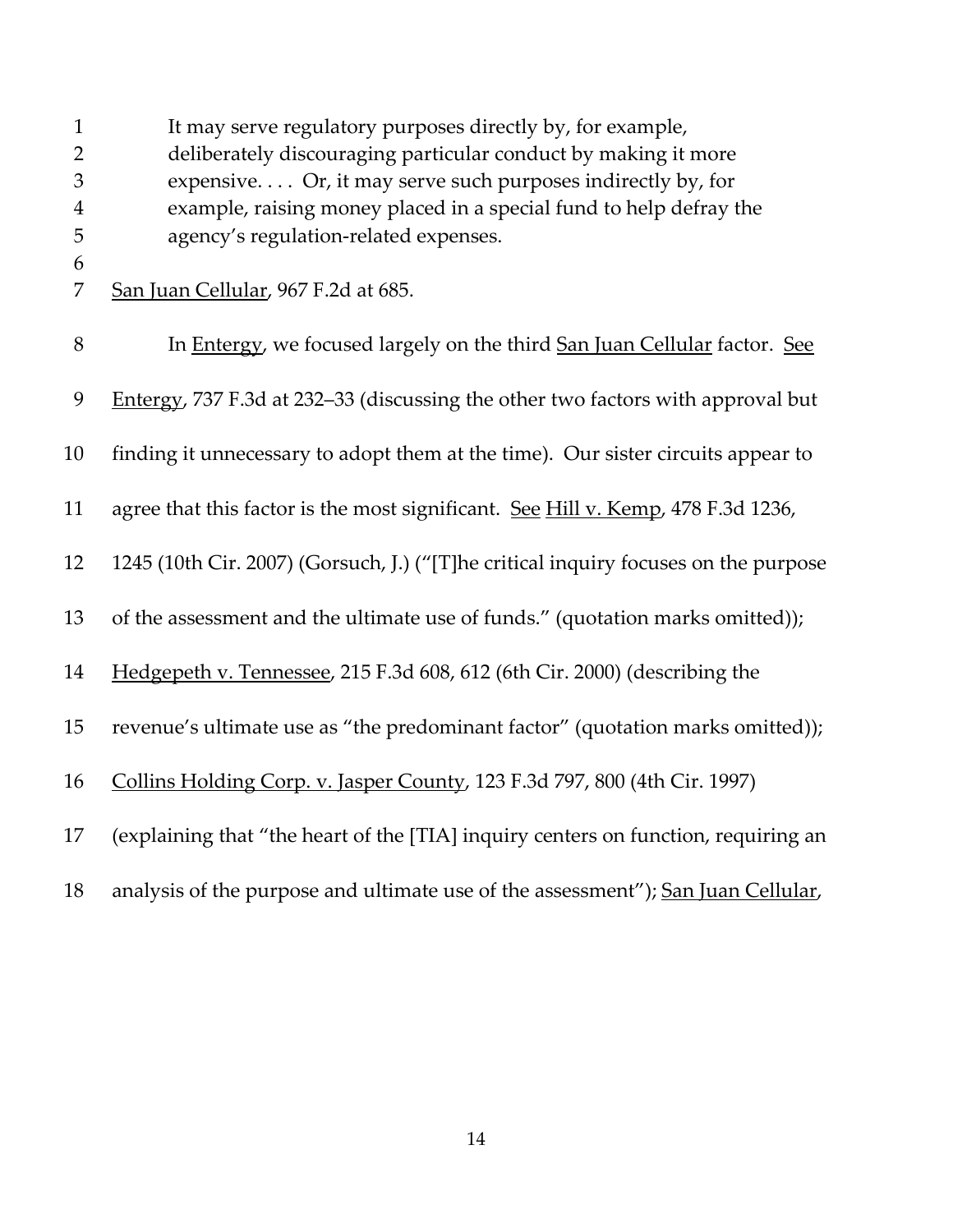| $\mathbf{1}$   | 967 F.2d at 685 (noting that courts "have tended to emphasize the revenue's            |
|----------------|----------------------------------------------------------------------------------------|
| $\overline{2}$ | ultimate use" in cases falling in the middle of the tax-regulatory fee spectrum).      |
| 3              | "[T]he principal identifying characteristic of a tax, as opposed to some               |
| $\overline{4}$ | other form of state-imposed financial obligation," therefore, "is whether the          |
| 5              | imposition serve[s] general revenue-raising purposes," which "in turn depends          |
| 6              | on the disposition of the funds raised." Entergy, 737 F.3d at 231 (quotation           |
| 7              | marks omitted); <u>see id.</u> at 232 ("[C]ourts applying the <u>San Juan</u> factors  |
| $8\,$          | have concluded that whether the purported tax is directed to general public            |
| 9              | purposes is the most salient factor in the decisional mix." (quotation marks           |
| $10\,$         | omitted)). If the "revenue's ultimate use" is to "provide[] a general benefit to the   |
| 11             | public, of a sort often financed by a general tax," then the imposition is likely to   |
| 12             | be a tax. Id. at 232 (quoting San Juan Cellular, 967 F.2d at 685). By contrast, if the |
| 13             | funds are allocated to "provide[] more narrow benefits to regulated companies          |
| 14             | or defray[] [an] agency's costs of regulation," the assessment is more likely to be    |
| 15             | seen as a regulatory fee that does not implicate the TIA. Id. (quoting San Juan        |
| 16             | Cellular, 967 F.2d at 685).                                                            |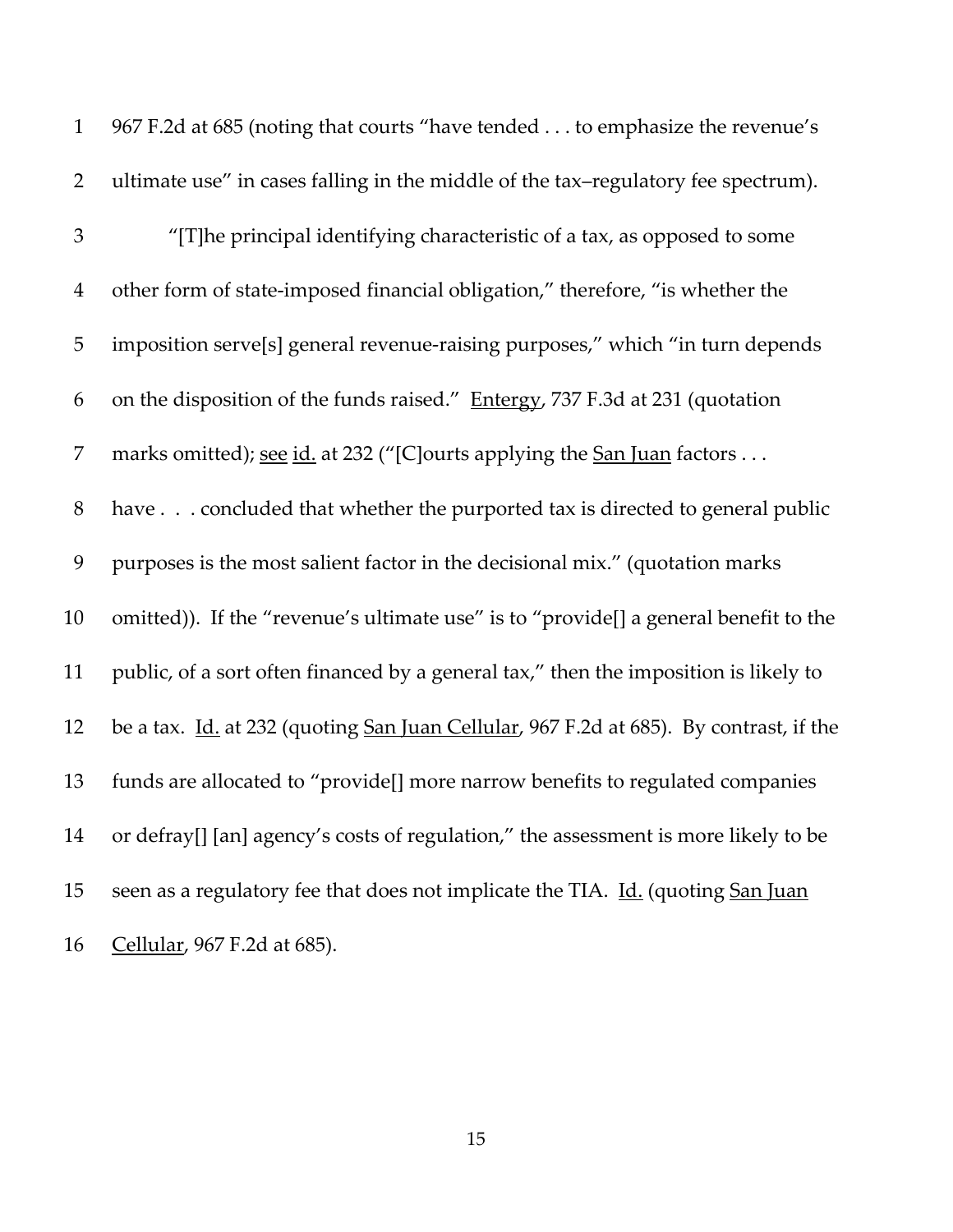As we have described, faced with rising costs associated with mounting statewide opioid addiction and opioid-related deaths, the State Legislature crafted the opioid stewardship payment to raise \$600 million to respond to the State's public health crisis. New York's allocation of revenues from the payment thus strongly suggests that the stewardship payment requirement serves general revenue-raising purposes without a regulatory or punitive aim. Funds from the stewardship payment are statutorily directed to support programs that are operated or authorized by OASAS "to provide opioid treatment, recovery and prevention and education services" and to support the State's prescription monitoring program registry. N.Y. State Fin. Law § 97- aaaaa(4). Both the OASAS programs and the registry reflect broad public health initiatives that undoubtedly provide a "general benefit" to New York residents 14 "of a sort often financed by a general tax." Entergy, 737 F.3d at 232 (quotation 15 marks omitted); see, e.g., N.Y. Tax Law § 482(b); N.Y. Pub. Health Law § 2807-v (funding public health programs with the proceeds from New York's cigarette excise tax).

B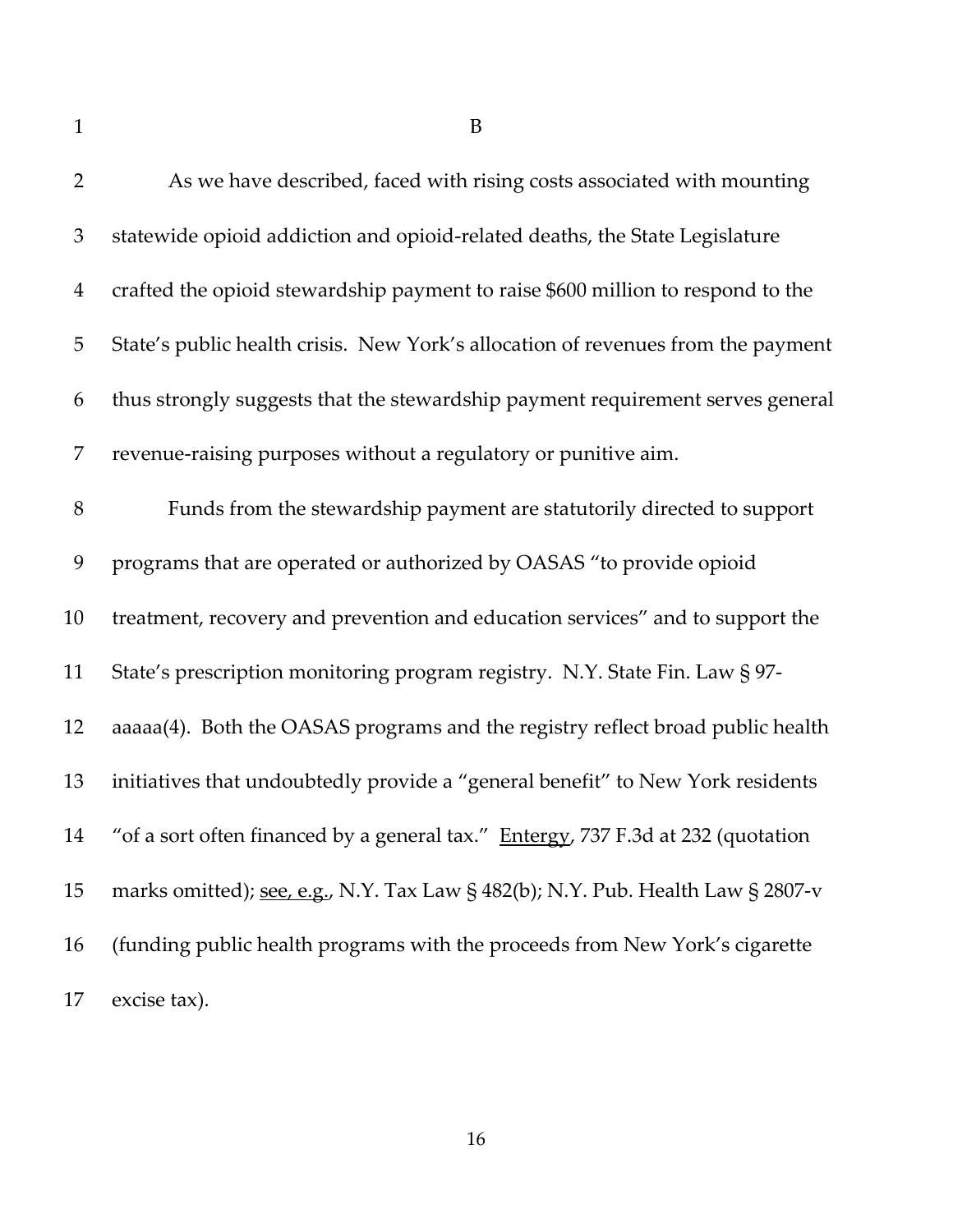| $\mathbf{1}$   | The OSA also effectively bars using any revenue generated from the                  |
|----------------|-------------------------------------------------------------------------------------|
| $\overline{2}$ | stewardship payment to deliver "narrow benefits" to opioid manufacturers and        |
| $\mathfrak{Z}$ | distributors. Entergy, 737 F.3d at 232 (quotation marks omitted); cf. Bidart Bros.  |
| $\overline{4}$ | v. Cal. Apple Comm'n, 73 F.3d 925, 927 (9th Cir. 1996) (holding that an             |
| 5              | assessment imposed on apple producers was not a tax where proceeds were             |
| 6              | "used predominantly to promote the sale of apples"). The revenue generated          |
| 7              | from the stewardship payment also does not "defray" the Department of               |
| 8              | Health's "costs of regulat[ing]" manufacturers and distributors. Entergy, 737       |
| 9              | F.3d at 232 (quotation marks omitted); cf. Gov't Suppliers Consolidating Servs.,    |
| 10             | Inc. v. Bayh, 975 F.2d 1267, 1271 n.2 (7th Cir. 1992) (holding that fees imposed on |
| 11             | waste-hauling trucks were not taxes because the proceeds were used for the          |
| 12             | "regulatory" purpose of "implement[ing] the waste disposal regulatory system        |
| 13             | to which registrants are subject"). For example, the proceeds from the              |
| 14             | stewardship payment cannot be diverted to cover the agency's costs of licensing     |
| 15             | opioid manufacturers and distributors; those costs are paid pursuant to a           |
| 16             | regulatory scheme funded by an entirely separate assessment authorized under        |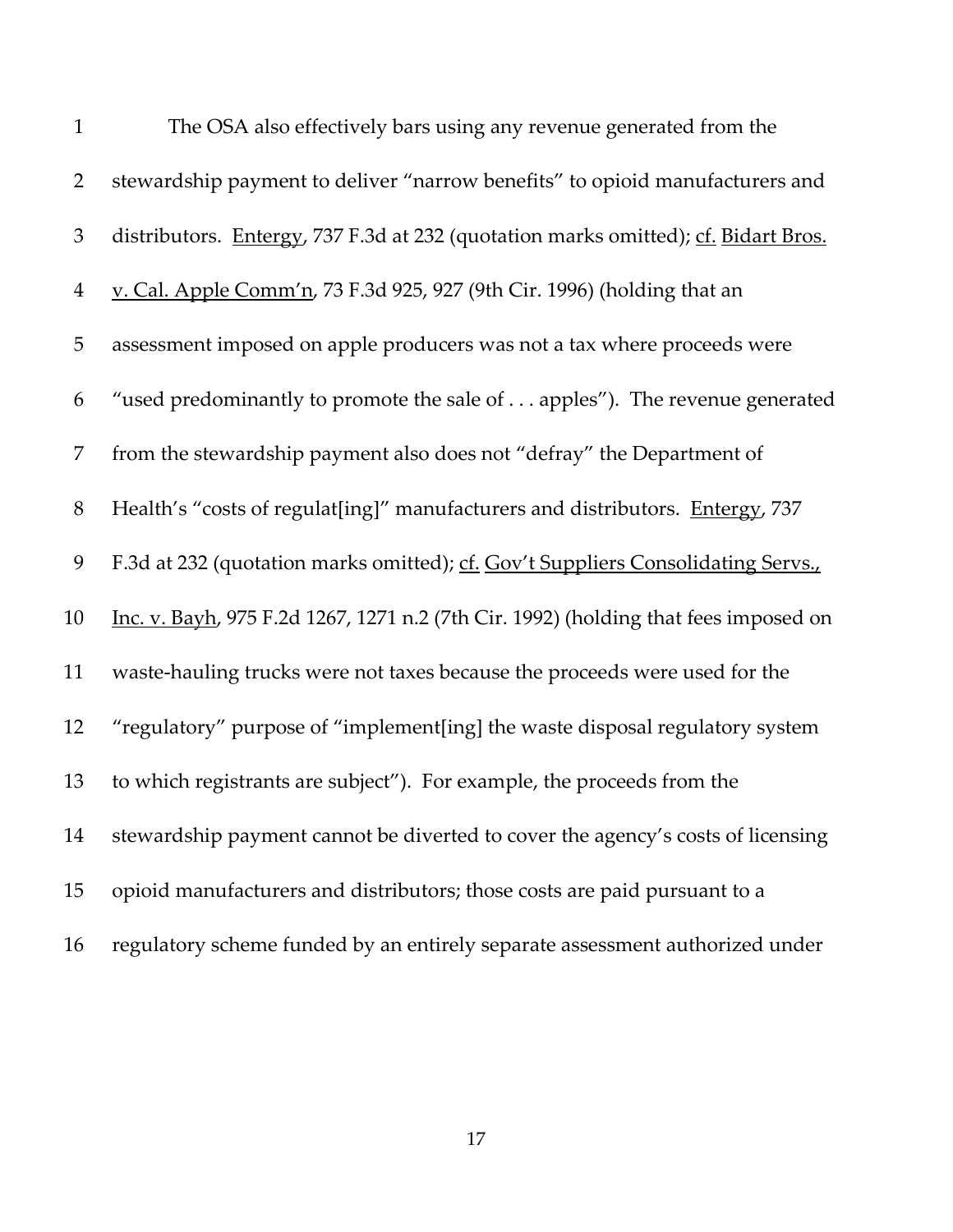| $\mathbf{1}$   | New York's Public Health Law. See N.Y. Pub. Health Law § 3310 (imposing a fee             |
|----------------|-------------------------------------------------------------------------------------------|
| $\overline{2}$ | for a license to manufacture or distribute controlled substances in the State).           |
| 3              | Consideration of the other two San Juan Cellular factors only reinforces the              |
| $\overline{4}$ | view that the opioid stewardship payment is a tax. "The first of these additional         |
| 5              | factors, the nature of the entity imposing the charge, cuts strongly in favor of          |
| 6              | classifying the [stewardship payment] as a tax." Entergy, 737 F.3d at 232. The            |
| 7              | payment was clearly imposed by the Legislature, which wields the taxing power,            |
| $8\,$          | and not by a "limited-purpose" agency. <sup>8</sup> Id. The agency appears to have played |
| 9              | little substantive role in imposing it.                                                   |
| 10             | The plaintiffs argue that the remaining factor cited in San Juan Cellular,                |
| 11             | the population subject to the charge, suggests that the stewardship payment is            |
| 12             | not a tax because it falls on a narrow set of only 97 companies. But this                 |
| 13             | argument, like the plaintiff's failed argument in <b>Entergy</b> , is "too simplistic"    |
| 14             | insofar as it asks us to just tally the number of entities subject to an assessment.      |
| 15             | Id. at 233. With respect to this factor, our task is to consider whether "[t]he           |

<span id="page-17-0"></span><sup>&</sup>lt;sup>8</sup> We note that the District Court mistakenly believed that the Department of Health imposed the payment. Special App'x 24. In fact, however, the Department of Health only collects the annual \$100 million payment; the Legislature imposed the payment and determined how it would be apportioned among licensees. N.Y. Pub. Health Law § 3323(3), (5); see also Hedgepeth, 215 F.3d at 610, 612.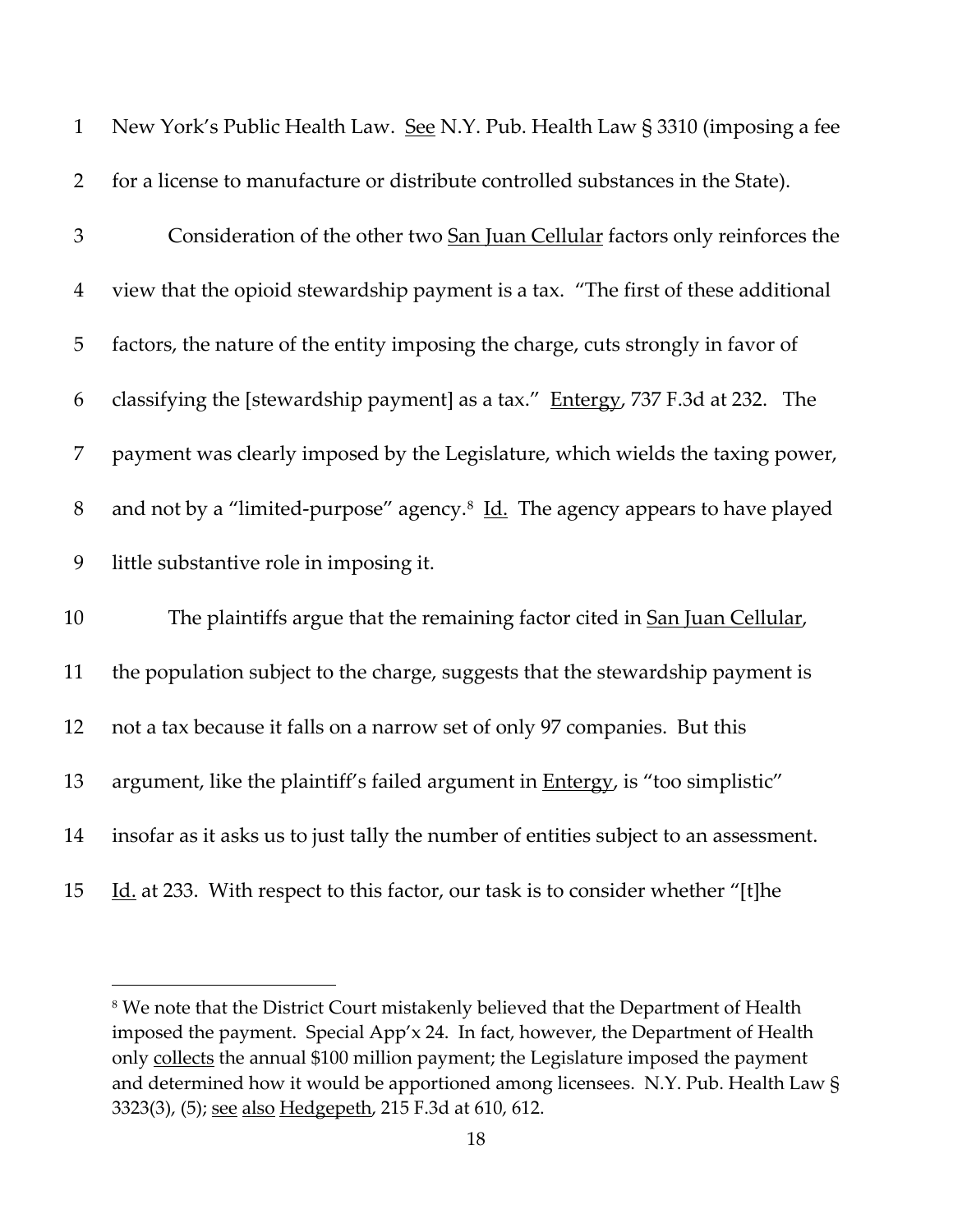| $\mathbf{1}$   | category of persons or entities subject to [a] tax[] is defined by general and open- |
|----------------|--------------------------------------------------------------------------------------|
| $\overline{2}$ | ended criteria, even if only a few entities, or one entity alone, are subject to the |
| 3              | tax." Id. When viewed properly in that light, the population subject to the          |
| $\overline{4}$ | stewardship payment consists of "[a]ll manufacturers and distributors that           |
| 5              | sell or distribute opioids in the state of New York." N.Y. Pub. Health Law           |
| 6              | § 3323(2). So defined, the category is broad and general enough to qualify the       |
| 7              | payment at issue in this appeal as a tax.                                            |
| $8\,$          | $\mathbf{I}$                                                                         |
| 9              | A                                                                                    |
| 10             | Urging a contrary conclusion, the plaintiffs insist that the payment is a            |
| 11             | regulatory fee, not a tax, because the public health programs supported by the       |
| 12             | payment serve "not a general revenue-raising purpose" but a "narrow" and             |
| 13             | "specific one." HDA Br. 29 (emphases in original); see id. at 35 (contrasting        |
| 14             | purportedly "'narrow' industry-related programs funded by the opioid                 |
| 15             | stewardship fund" with the "lengthy catalogue of general public health               |
| 16             | programs" funded by the New York cigarette excise tax). They claim that the          |
| 17             | specific purpose of the programs is to "defray[] expenses associated with            |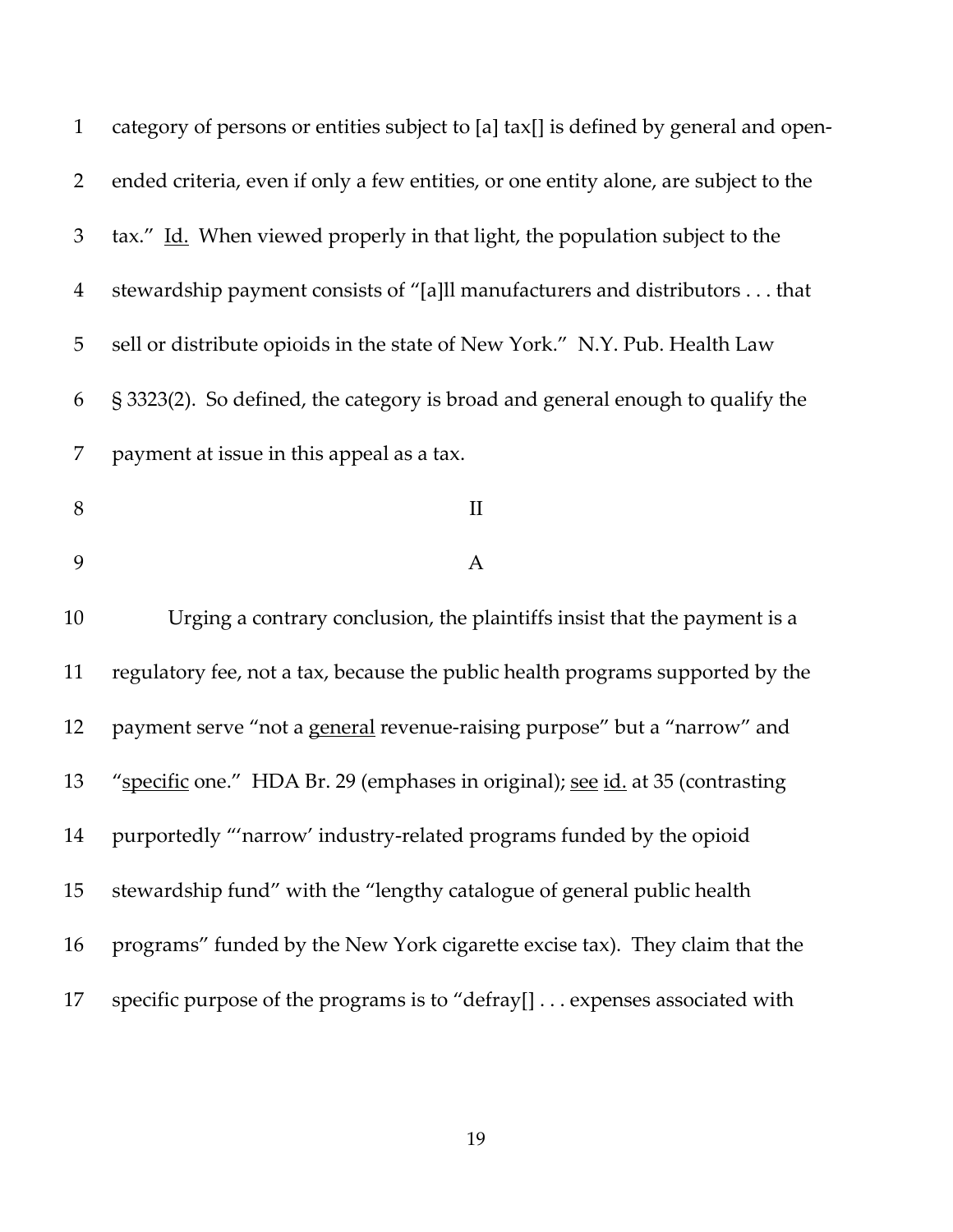| $\mathbf{1}$   | regulating the opioid supply chain as well as expenses for mitigating            |
|----------------|----------------------------------------------------------------------------------|
| $\overline{2}$ | externalities associated with that supply chain." Id. at 30.                     |
| $\mathfrak 3$  | But the public health programs that the stewardship payment funds                |
| $\overline{4}$ | "relate directly to the general welfare of the citizens of [New York,] and the   |
| 5              | assessments to fund them are no less general revenue raising levies simply       |
| 6              | because they are dedicated to a particular aspect of the commonwealth."          |
| 7              | Hedgepeth, 215 F.3d at 613 (quotation marks omitted); see id. at 612-13 (holding |
| $8\,$          | that a disabled parking placard fee was a tax even though its proceeds went      |
| 9              | primarily to the state's highway fund). In New York, the statewide OASAS         |
| 10             | programs benefit the broader New York population through "prevention and         |
| 11             | education services," as well as New Yorkers struggling with opioid addiction.    |
| 12             | N.Y. State Fin. Law § 97-aaaaa(4). The prescription monitoring program registry  |
| 13             | similarly extends well beyond the opioid crisis to include several categories of |
| 14             | non-opioid controlled substances that have debilitated countless New Yorkers.    |
| 15             | N.Y. Pub. Health Law § 3343-a(1), (2); id. § 3306.                               |
| 16             | Moreover, the assessment would be a tax even if it helped to alleviate only      |
| 17             | the social and other costs to New Yorkers caused by the sale and manufacture of  |
| 18             | opioids by the assessed entities. "[T] axes imposed on industries believed to    |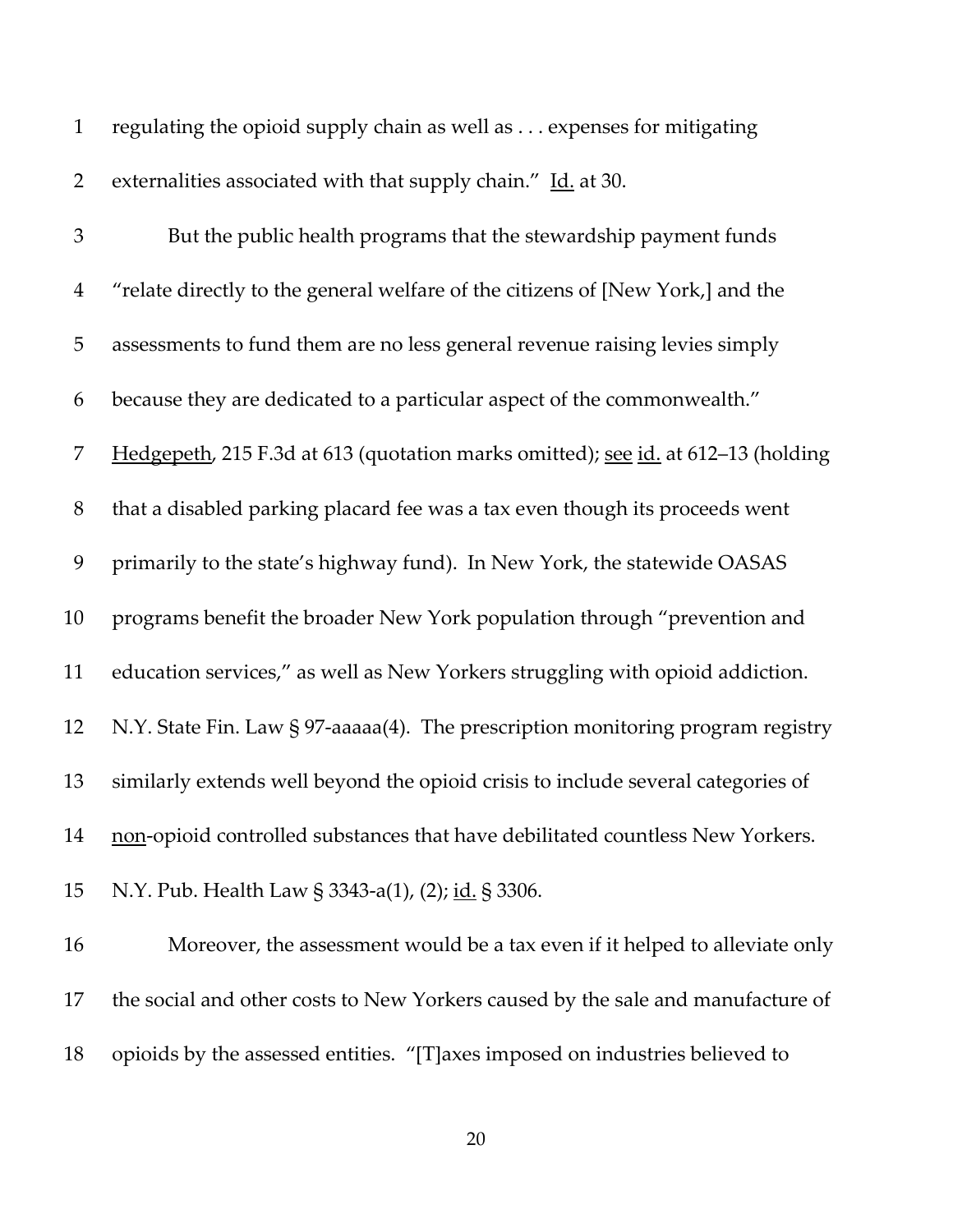| $\mathbf{1}$   | impose unusual costs on the state or its residents"-like the opioid                   |
|----------------|---------------------------------------------------------------------------------------|
| $\overline{2}$ | manufacturers and distributors subject to the OSA-"are common, and are                |
| $\mathfrak{Z}$ | unquestionably taxes." Entergy, 737 F.3d at 233 n.2; see also Home Builders           |
| $\overline{4}$ | Ass'n of Miss., Inc. v. City of Madison, 143 F.3d 1006, 1012 (5th Cir. 1998)          |
| 5              | (reasoning that a building permit fee imposed on residential builders was a tax       |
| 6              | because it raised revenue to maintain public services strained by rapid               |
| 7              | residential development).                                                             |
| $8\,$          | Directing us to <b>Entergy</b> , the plaintiffs separately contend that the deposit   |
| 9              | of the opioid stewardship payment proceeds in a "special revenue" fund, rather        |
| 10             | than in New York's general fund, cuts strongly against recognizing the payment        |
| 11             | as a tax. They point to our assertion in <b>Entergy</b> that "[i]f the proceeds [of a |
| 12             | measure] are deposited into the state's general fund (rather than directly            |
| 13             | allocated to the agency that administers the collection, for the purpose of           |
| 14             | providing a narrow benefit to or offsetting costs for the agency), the imposition     |
| 15             | will generally be seen as serving the general benefit of the state, and thus as a     |
| 16             | tax." Entergy, 737 F.3d at 231; see also Travelers, 14 F.3d at 713 (concluding that   |
| 17             | surcharges imposed on health insurers were taxes because they were "paid into         |
| 18             | the State's general fund").                                                           |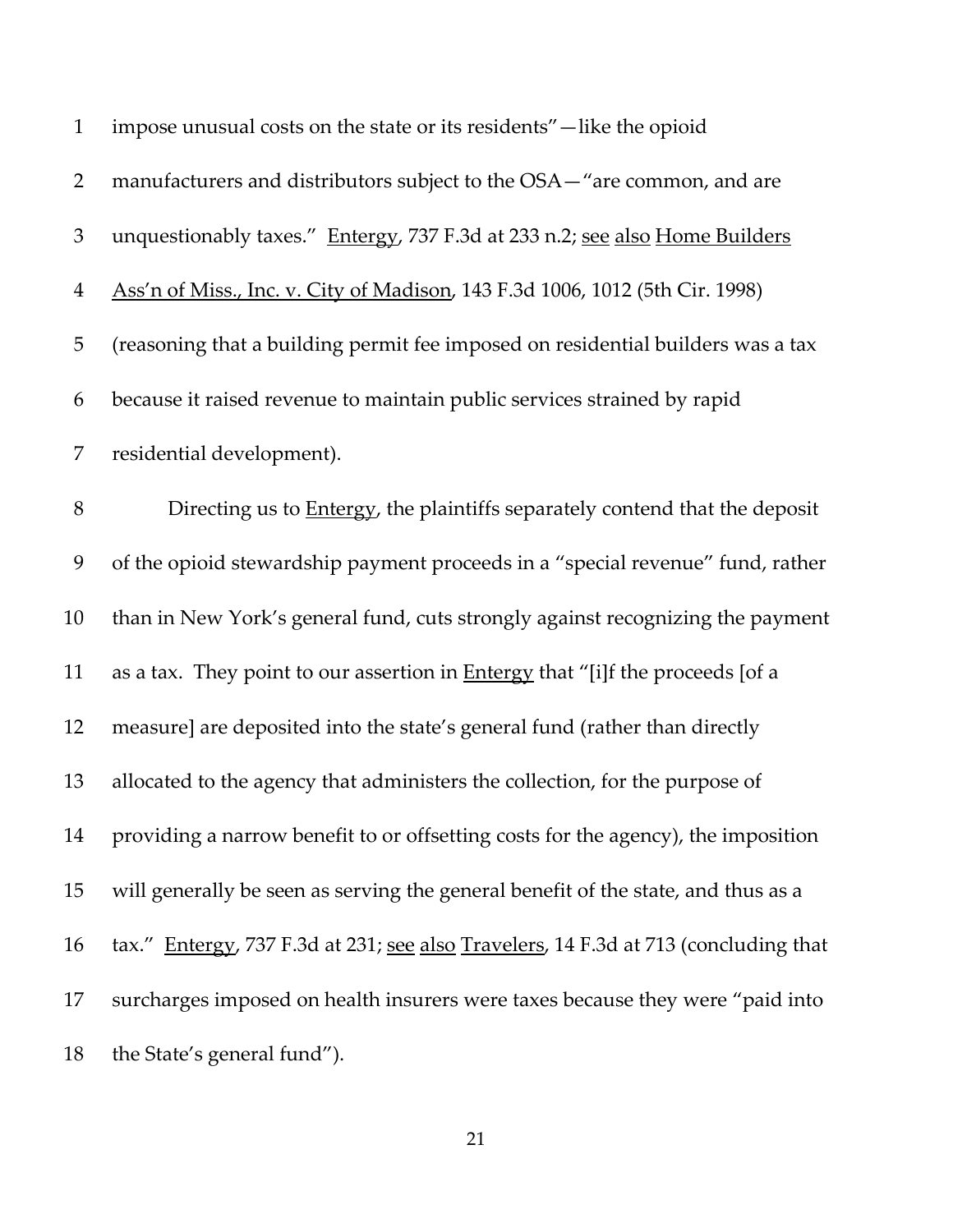| $\mathbf{1}$   | But <b>Entergy</b> does not suggest the converse, namely, that depositing the          |
|----------------|----------------------------------------------------------------------------------------|
| $\overline{2}$ | proceeds of an assessment in a special fund invariably cuts against finding that       |
| $\mathfrak{Z}$ | the assessment is a tax. Determining whether proceeds are held in the general          |
| $\overline{4}$ | fund or a special revenue fund does not end our inquiry. In <b>Entergy</b> , we used a |
| 5              | more functional approach, contrasting proceeds deposited in a State's general          |
| 6              | fund with those proceeds that are "directly allocated to the agency that               |
| 7              | administers the collection, for the purpose of providing a narrow benefit to or        |
| $8\,$          | offsetting costs for the agency." Entergy, 737 F.3d at 231. In Valero Terrestrial      |
| 9              | Co. v. Caffrey, the Fourth Circuit adopted a similarly flexible, functional            |
| 10             | approach that considers whether revenue that "is placed in a special fund is           |
| 11             | used to benefit regulated entities, to defray the cost of regulation (making it        |
| 12             | resemble a 'fee') or else to benefit the general public." See 205 F.3d 130, 135 (4th   |
| 13             | Cir. 2000) (quotation marks omitted). In line with this approach, we consider the      |
| 14             | nature of the fund, and how the money in the fund is ultimately used, to               |
| 15             | determine if the fund holds the proceeds of a tax.                                     |
| 16             | Recall that the proceeds from the opioid stewardship payment are                       |
| 17             | deposited in a separate, "special revenue" account in the state treasury. See N.Y.     |
| 18             | State Fin. Law § 97-aaaaa(1). The New York State Finance Law defines "special          |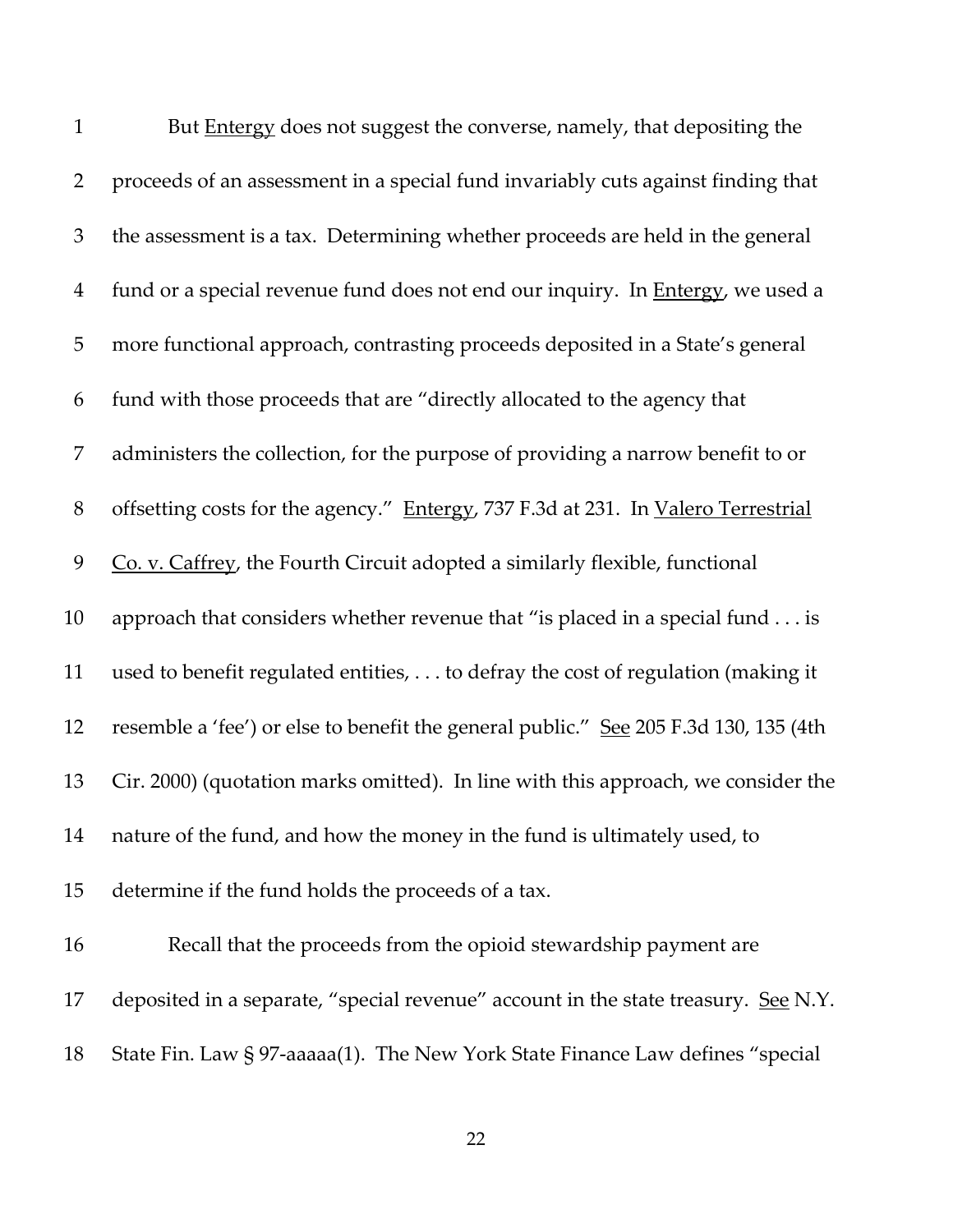revenue funds" as "[f]unds which are used to account for the proceeds of specific sources that are specifically restricted by law from being deposited in the general 3 fund of the state." See N.Y. State Fin. Law § 2. The Commissioner of the Department of Taxation and Finance and the Comptroller alone share custody over the account and exercise significant control over the funds in the opioid stewardship account. The proceeds are not "directly allocated" to any agency, let alone to the Department of Health, "the agency that administers the collection" 8 of the stewardship payment. Entergy, 737 F.3d at 231. And any money that is paid out of the fund is used primarily to support the work of OASAS in its opioid-related public health initiatives for the benefit of the public at large. As noted, none of the funds from the account offset the Department of Health's regulatory costs or benefit regulated entities. The only Department of Health program that the funds can support is the prescription monitoring program registry.

 We agree with a number of our sister circuits that "even assessments that are segregated from general revenues" may be taxes "under the TIA if expended 17 to provide a general benefit to the public." Bidart Bros., 73 F.3d at 932 (quotation marks omitted); see also Hill, 478 F.3d at 1244–45; Am. Landfill, Inc. v.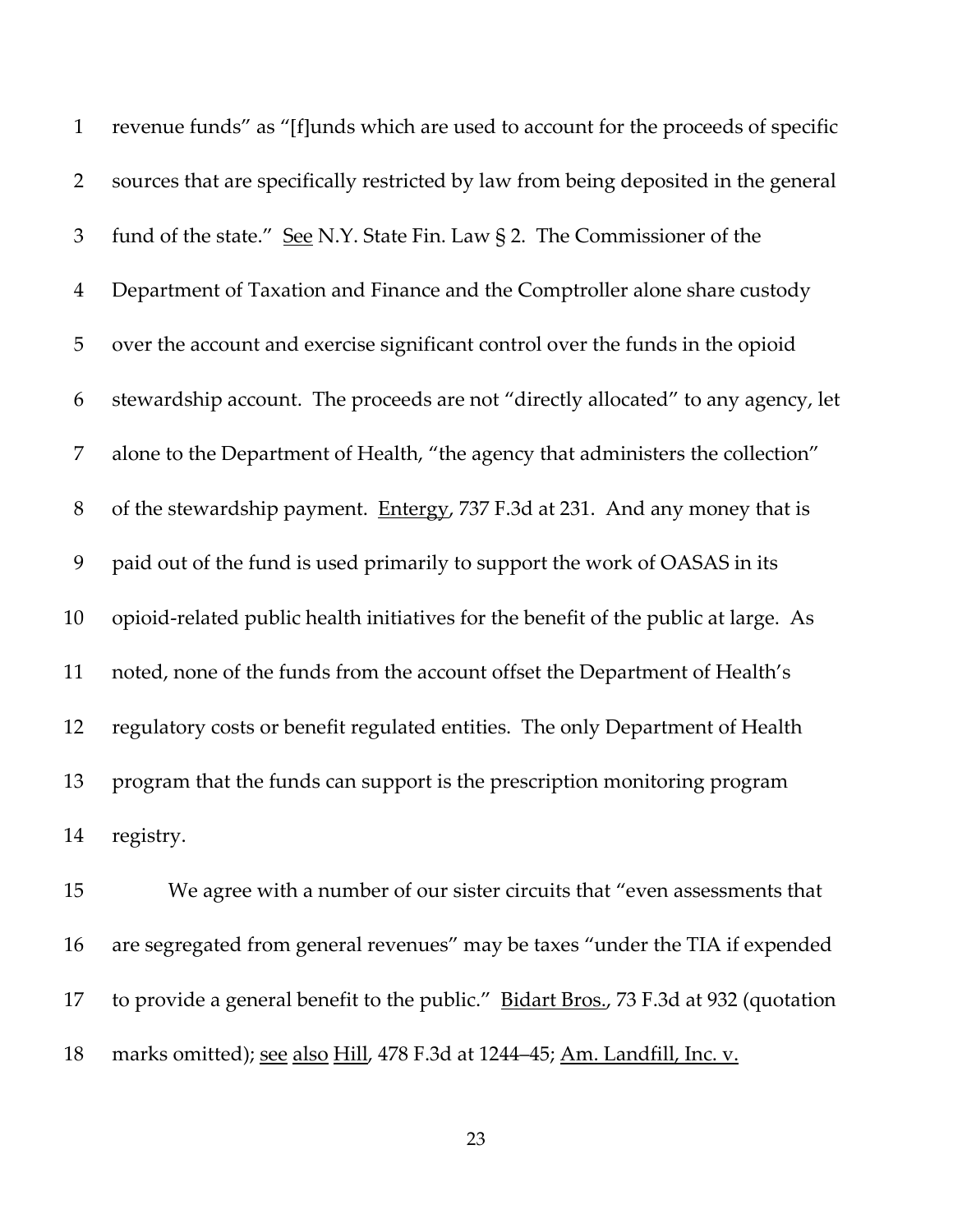| $\mathbf{1}$   | Stark/Tuscarawas/Wayne Joint Solid Waste Mgmt. Dist., 166 F.3d 835, 839 (6th                |
|----------------|---------------------------------------------------------------------------------------------|
| $\overline{2}$ | Cir. 1999) (holding that a solid waste disposal assessment was a tax because,               |
| 3              | although the proceeds were "placed in a fund separate from the general fund,                |
| $\overline{4}$ | [they] serve[d] public purposes benefitting the entire community"). Indeed, any             |
| 5              | number of reasons might spur a legislature to place specific tax revenues in an             |
| 6              | account that is separate from the general fund. The Seventh Circuit has said, for           |
| 7              | example, that separate accounts may be "created to hold revenues generated by               |
| 8              | specific taxes, in order to avoid annual appropriations battles." Empress Casino            |
| 9              | Joliet Corp. v. Balmoral Racing Club, Inc., 651 F.3d 722, 730 (7th Cir. 2011) (en           |
| 10             | banc). In short, that the proceeds of the opioid stewardship payment are                    |
| 11             | deposited in a special fund rather than the State's general fund in this case does          |
| 12             | not mean that the payment is a regulatory fee rather than a tax.                            |
| 13             | We now turn to the remaining Entergy factors. Although the designation                      |
| 14             | to the general treasury of the tax in Entergy was the "principal" characteristic            |
| 15             | supporting its status as a tax, <b>Entergy</b> , 737 F.3d at 233, we also observed that the |
| 16             | statute imposing the tax (1) directed that its proceeds be paid to the                      |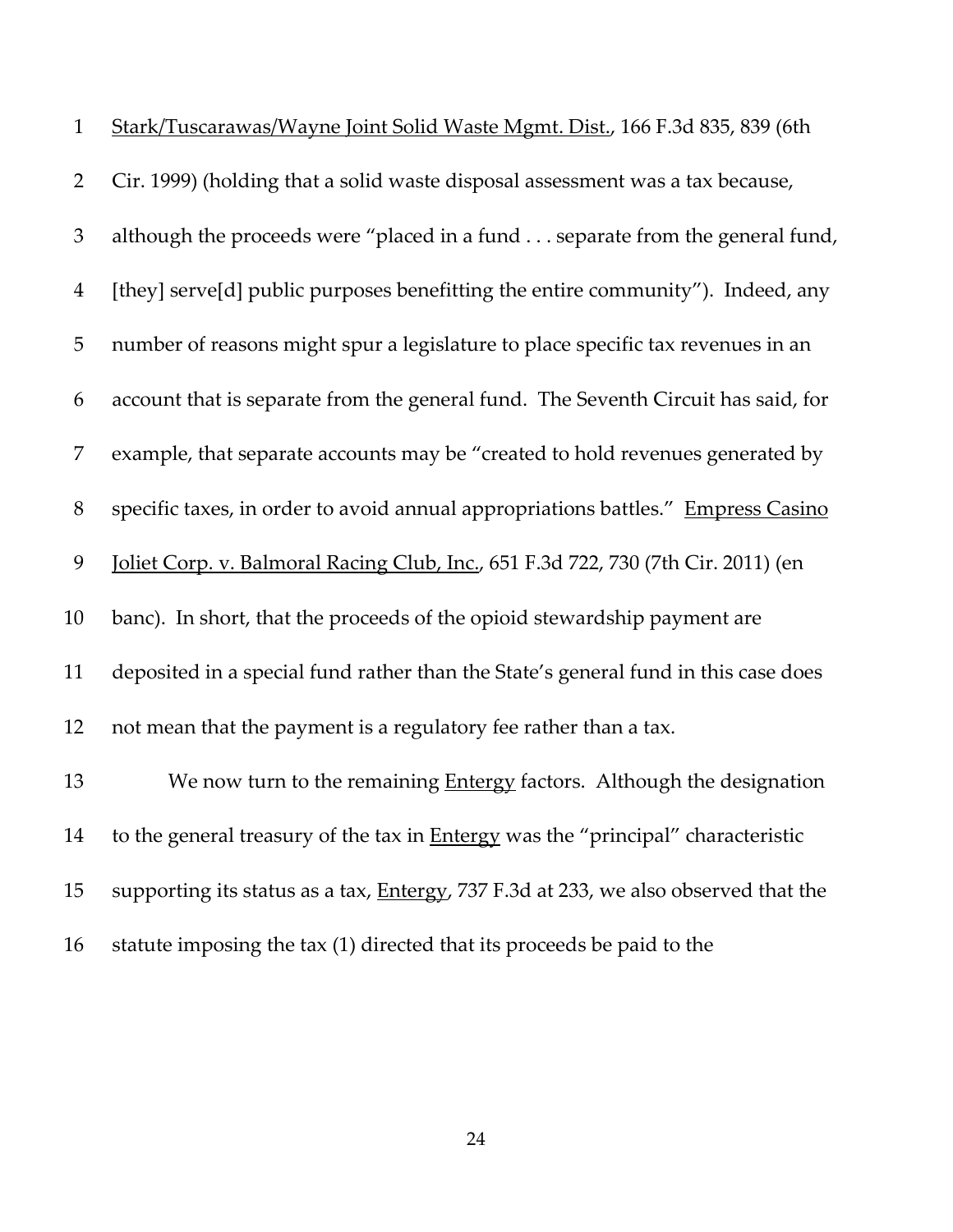| $\mathbf{1}$   | Commissioner of the Department of Taxes, (2) did not reserve its proceeds for        |
|----------------|--------------------------------------------------------------------------------------|
| $\overline{2}$ | any particular purpose, and (3) labeled it a "tax," id. at 231.                      |
| 3              | The plaintiffs claim that all three of these remaining factors weigh against         |
| 4              | recognizing the stewardship payment as a tax. The OSA, they point out, directs       |
| 5              | the payment to be paid to the Department of Health, not the Department of            |
| 6              | Taxation and Finance; it reserves the payment for a specific purpose; and it does    |
| 7              | not refer to the payment as a "tax."                                                 |
| $8\,$          | While it is true that the Department of Health is tasked with collecting             |
| 9              | proceeds of the stewardship payment, the OSA requires that the proceeds be           |
| 10             | remitted to the special revenue fund jointly held by the State Comptroller and       |
| 11             | the Commissioner of Taxation and Finance. In other words, the funds are              |
| 12             | functionally and legally maintained by the State's taxing authorities, a fact that   |
| 13             | strongly favors New York's argument that the payment is a tax.                       |
| 14             | Nor is the payment a regulatory fee merely because the OSA reserves the              |
| 15             | proceeds to support public health programs in New York. Such a broad,                |
| 16             | statewide purpose is not "particular" in the way <b>Entergy</b> contemplates. To the |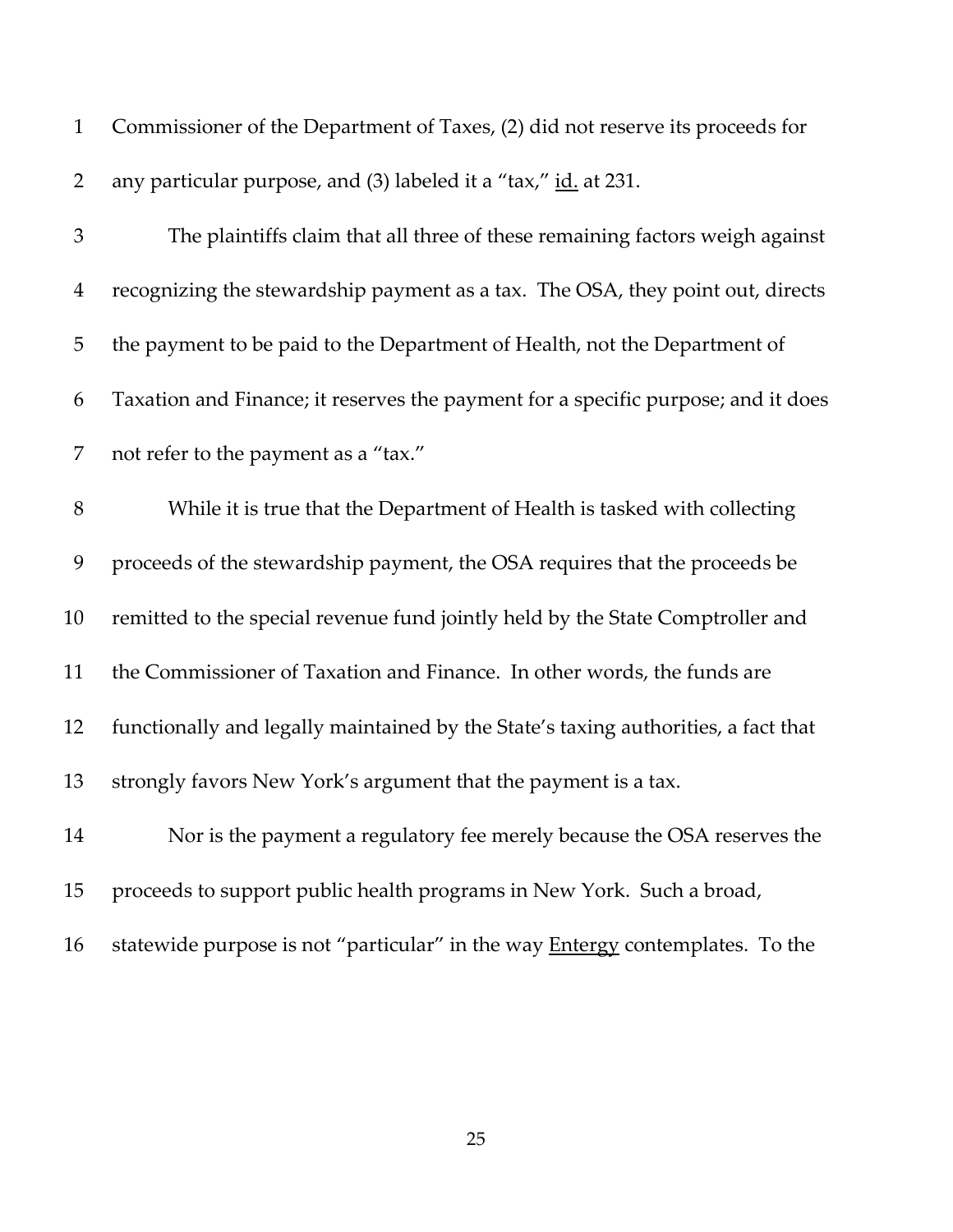| $\mathbf{1}$   | contrary, it constitutes precisely the kind of general public purpose that supports  |
|----------------|--------------------------------------------------------------------------------------|
| $\overline{2}$ | New York's characterization of the payment as a tax.                                 |
| 3              | As for the final factor, we recognize that the OSA does not call the                 |
| $\overline{4}$ | stewardship payment a "tax" per se. But "'[t]axation' is unpopular these days,       |
| 5              | so taxing authorities avoid the term." Empress Casino, 651 F.3d at 730. It may       |
| 6              | well be significant, sometimes even dispositive, that the legislature affirmatively  |
| 7              | attaches the label "tax" to a required payment. But the legislature's silent refusal |
| 8              | to call a tax a tax, even though it raises revenue to provide a clear general public |
| 9              | benefit, is less significant to our inquiry.                                         |
| 10             | For these reasons, we can safely conclude that the stewardship payment is            |
| 11             | not a regulatory fee.                                                                |
| 12             | B                                                                                    |
| 13             | The plaintiffs' final argument, that the opioid stewardship payment is a             |
| 14             | punitive fine, fares no better. In assessing the argument, we note that the          |
| 15             | legislature is entitled to require an industry to pay a tax to support public        |
| 16             | programs designed to address a widespread problem caused by the industry.            |
| 17             | See Entergy, 737 F.3d at 233 n.2. Even if we assume, as the plaintiffs claim, that   |
| 18             | the State Legislature here imposed the stewardship payment to hold opioid            |
|                |                                                                                      |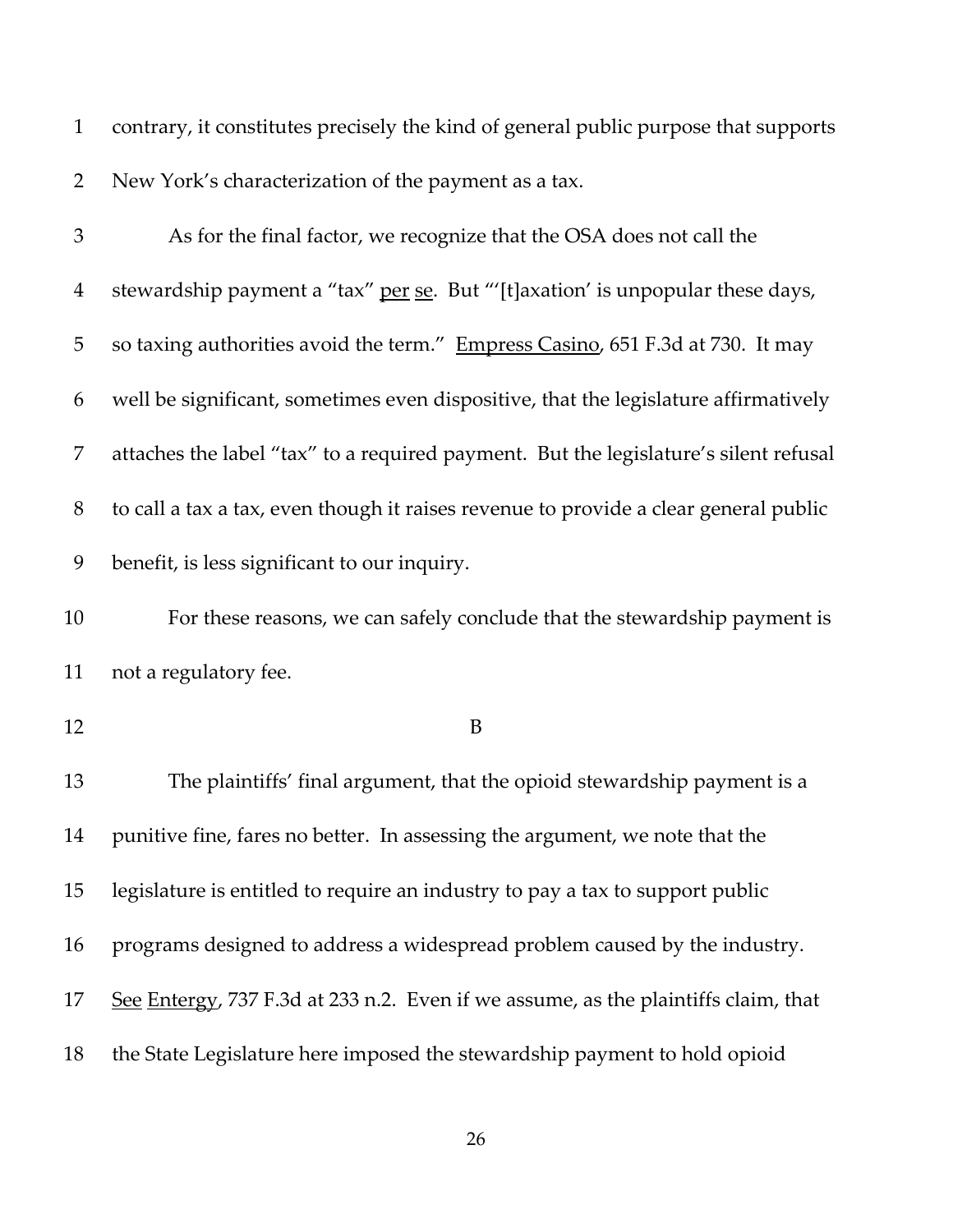| $\mathbf{1}$   | manufacturers and distributors responsible for the "unusual costs" of the opioid     |
|----------------|--------------------------------------------------------------------------------------|
| $\overline{2}$ | epidemic, we would not construe it as a fine for that reason. Id.                    |
| 3              | The plaintiffs also argue that the stewardship payment is a fine because it          |
| $\overline{4}$ | is a "fixed sum" of \$100 million per year. HDA Br. 38. While fines are              |
| 5              | "typically" fixed sums, the plaintiffs say, taxes are "usually" calculated as a      |
| 6              | percentage of each sale. HDA Br. 38. But the TIA is not limited to taxes that a      |
| 7              | State assesses based on a "usual" method of calculation. The statute broadly bars    |
| 8              | federal court interference with the "assessment, levy or collection of any tax." 28  |
| 9              | U.S.C. § 1341 (emphasis added). That language does not suggest that the method       |
| 10             | of assessment bears at all on the jurisdictional inquiry. Likely for that reason, we |
| 11             | have never proposed that the method of assessment is relevant to whether a           |
| 12             | state-imposed payment is a tax within the meaning of the TIA, and we decline to      |
| 13             | do so now.                                                                           |
| 14             | The plaintiffs alternatively emphasize that the OSA's pass-through                   |
| 15             | prohibition places the entire burden of the payment on manufacturers and             |
| 16             | distributors by barring them from passing the costs on to purchasers. This, they     |
| 17             | contend, is a telltale feature of a punitive fine. But the pass-through prohibition  |
| 18             | is a separate and distinct element of the OSA that New York no longer defends.       |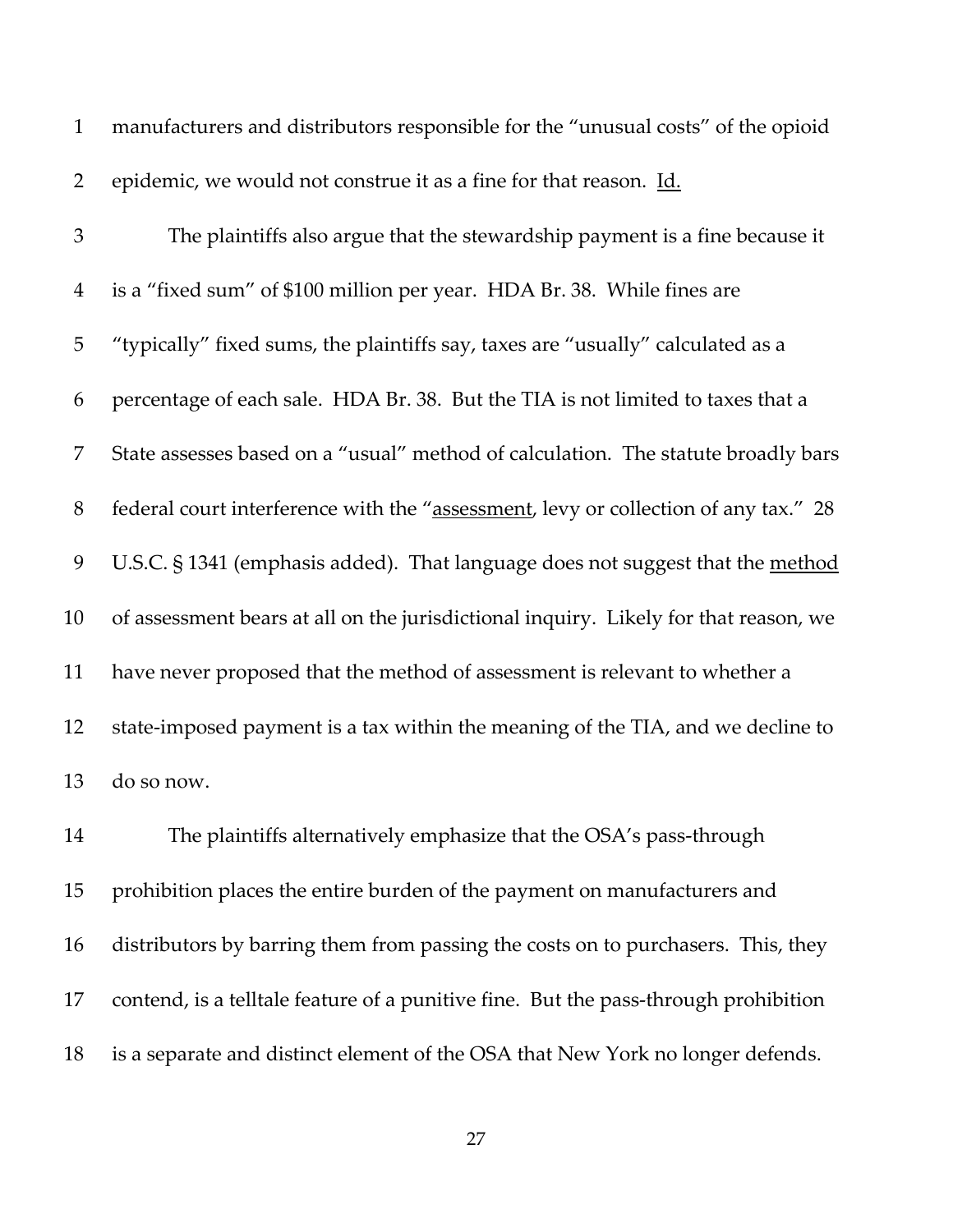On appeal, therefore, our focus is entirely on the stewardship payment. And without the accompanying pass-through provision, the stewardship payment functions much like other tax burdens that a company can choose to pass on to its consumers through price increases. No other provision prevents the plaintiffs from passing on the costs of the payments levied against them. GenOn Mid-Atlantic, LLC v. Montgomery County, 650 F.3d 1021 (4th Cir. 2011), to which the plaintiffs point us, is not to the contrary. There, the Fourth Circuit held that a county legislature's charge on carbon dioxide emissions was a punitive fee. In determining that the charge was a fee, the court relied in significant part on two facts: first, that the burden of the charge fell on the plaintiff "alone," and second, that GenOn, the electricity plant subject to the charge, would "likely be unable to pass the cost of the charge on to its customers" because it lacked the market power to do so. Id. at 1024. GenOn's inability to pass on the cost of the charge was critical to the county council's 15 decision to impose the charge. See id. at 1025. Neither of these concerns are factors in this case. Here, the burden imposed by the stewardship payment is more generally borne. And because New York no longer defends the OSA's pass-through prohibition, nothing prevents the plaintiffs and other similarly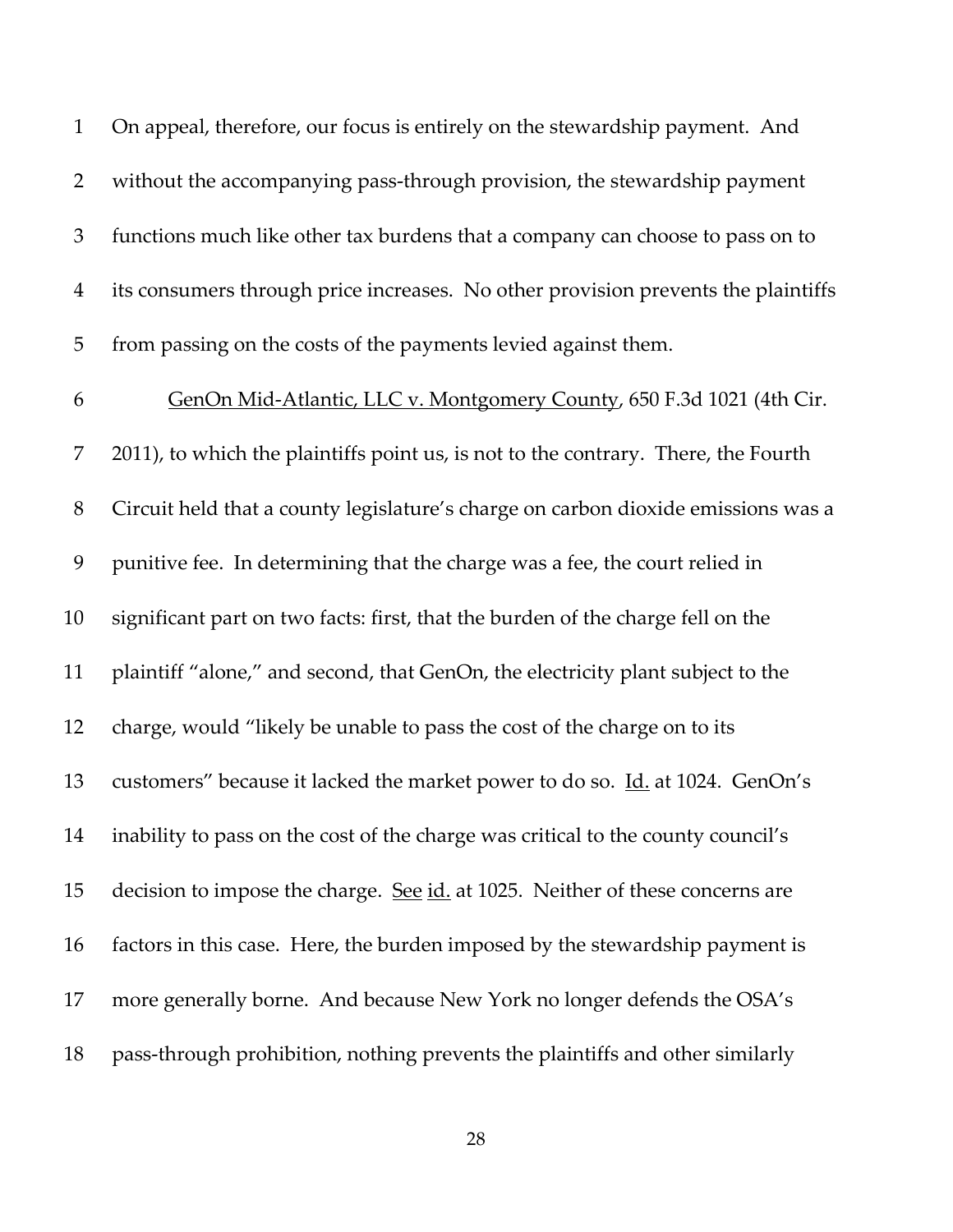1 situated licensees from passing on the costs of the stewardship payment to their 2 customers.

| 3              | In summary, after considering the factors in <b>Entergy</b> and San Juan             |
|----------------|--------------------------------------------------------------------------------------|
| $\overline{4}$ | Cellular, we conclude that the primary purpose of the opioid stewardship             |
| 5              | payment is to raise revenue, not to punish or regulate the plaintiffs and other      |
| 6              | licensees who are required to make the payment. For this reason, we hold that        |
| 7              | the payment is a tax within the meaning of the TIA. The District Court therefore     |
| 8              | lacked jurisdiction to declare it invalid or to enjoin its enforcement. <sup>9</sup> |
| 9              | Ш                                                                                    |
| 10             | Because New York has "elected not to seek reversal of the district court's           |
| 11             | invalidation of the pass-through prohibition, and seeks reversal only of the         |
| 12             | district court's invalidation of the remainder of the OSA, including the opioid      |

<span id="page-28-0"></span><sup>9</sup> Having concluded that the TIA barred the District Court from enjoining the stewardship payment, we do not reach New York's alternative argument that the District Court should have abstained under the doctrine of tax comity. See Joseph v. Hyman, 659 F.3d 215, 218–19 (2d Cir. 2011) (explaining that the doctrine is "[m]ore embracive than the TIA because it restrains federal courts from hearing not only cases that decrease a state's revenue, but also those that risk disrupting state tax administration" (quotation marks omitted)).